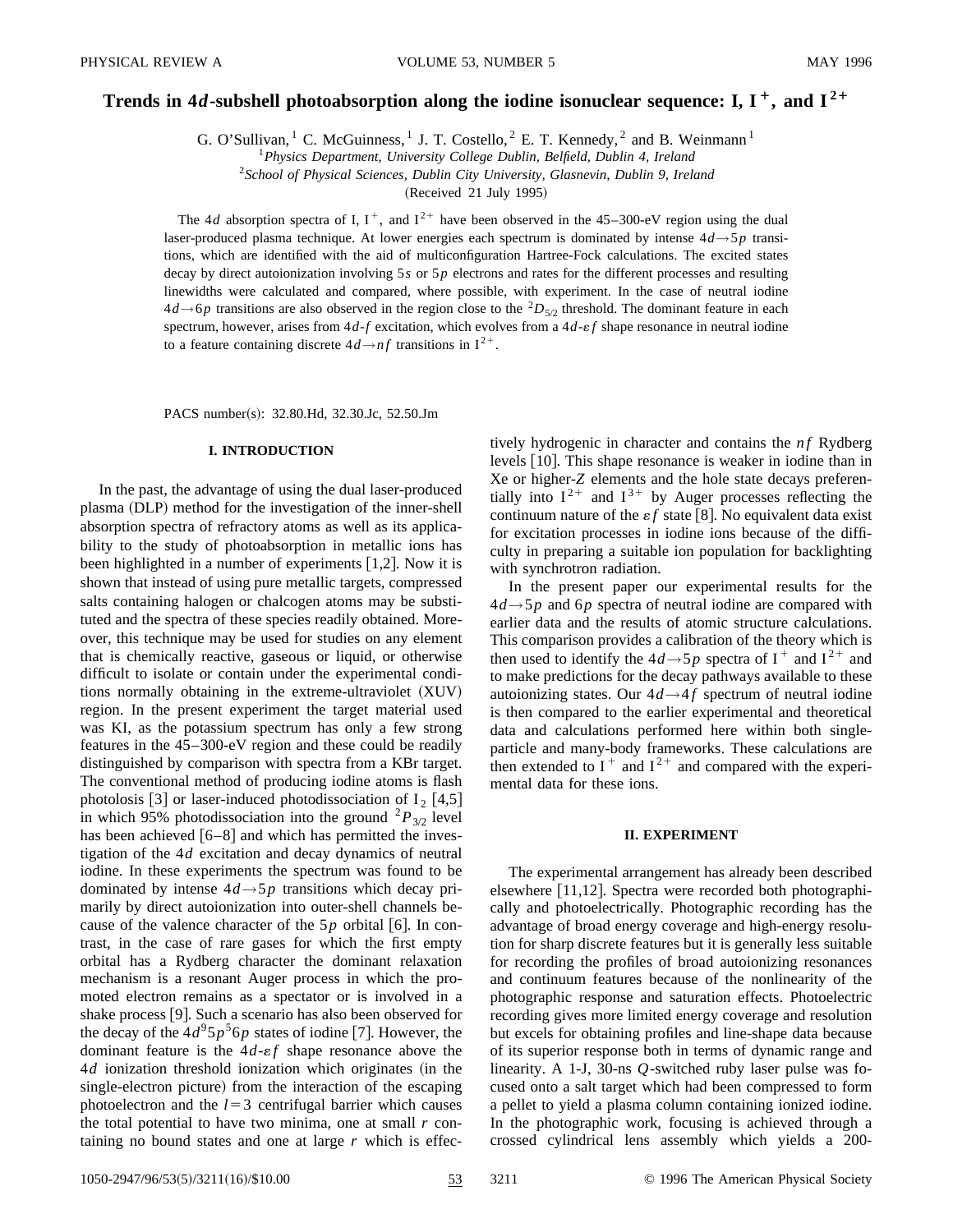

FIG. 1. Structure due to 4*d*→5*p* photoabsorption in an iodine plasma recorded using the dual laser-produced plasma technique. At the shortest delay,  $\Delta \tau$  = 50 ns, between the creation of the absorbing and backlighting plasmas the spectrum is almost exclusively due to I<sup>2+</sup> while at the longest delay,  $\Delta \tau = 500$  ns, it is due solely to neutral iodine. At intermediate values of  $\Delta \tau$  the contribution due to I<sup>+</sup> first increases and then decreases as  $\Delta \tau$  is increased. (The baseline of each trace has been shifted vertically by an arbitrary amount.)

 $\mu$ m-wide plasma whose length can be varied between 2 and 12 mm. In the present case all data were recorded at a 6-mm plasma column length and a laser pulse power density on target of  $\sim 5 \times 10^9$  W cm<sup>-2</sup>. For photoelectric detection the focal spot has spherical symmetry and a typical diameter of 200  $\mu$ m. The resulting laser flux is in excess of 10<sup>10</sup> W  $cm^{-2}$ . The backlighting continuum was produced by tightly focusing an 860-mJ, 10-ns, Nd:YAG (yttrium-aluminumgarnet) pulse onto a Sm, Yb, or W target. Variation of the interlaser pulse delay,  $\Delta \tau$ , displacement of the absorbing plasma from the spectrometer optical axis or irradiance on target makes it possible to obtain spectra in which different ion stages are optimized. After absorption, the transmitted light was dispersed; in the photographic work a 2-m grazingincidence spectrograph with a reciprocal dispersion which varied from 1.2 Å /mm at 150 Å to 1.6 Å /mm at 300 Å was used while the photoelectric detector consisted of a microchannel plate butt coupled to a phosphor-coated photodiode array placed on the focal curve of a 2.2-m grazing-incidence spectrograph with essentially similar characteristics. Some typical spectra obtained in the 40–60-eV region are presented in Fig. 1; these spectra were recorded photoelectrically and are essentially single-shot spectra. The photographic spectra, in contrast, represent integration over  $10<sup>3</sup>$ laser shots. For  $\Delta \tau \leq 50$  ns the spectrum was found to contain mainly lines of  $I^{2+}$ . For  $\Delta \tau$  150 ns it was almost exclusively I<sup>+</sup> while for  $\Delta \tau \ge 180$  ns neutral iodine absorption began to contribute. The spectrum of  $I_2$  in this region is well known  $[13]$  and it is interesting to note that even at the longest delays investigated ( $\Delta \tau$ =800 ns) no absorption due to  $I_2$  was obtained. The spectra were calibrated by superimposing emission lines from an aluminum plasma. For discrete features appearing in both spectra the measurement accuracy is estimated as  $\pm 0.03$  eV and is limited by the inherent width of the features.

#### **III. RESULTS**

#### A.  $4d \rightarrow 5p$  absorption spectra

## *1. Neutral iodine*

The ground state of neutral iodine is  $4d^{10}5s^25p^{5}p^{2}P_{3/2}$ and lines are observed due to  ${}^{2}P_{3/2} \rightarrow {}^{2}D_{5/2}$  and  ${}^{2}P_{3/2} \rightarrow {}^{2}D_{3/2}$  transitions. In addition the  ${}^{2}P_{1/2} \rightarrow {}^{2}D_{3/2}$  line observed by Pettini *et al.* [3] also appears [Figs.  $1(a)-1(c)$ and  $2(a)$ ]. Calculations with the Cowan RCN, RCN2, and RCG suite of codes  $[14]$  predict the ratio of relative strength of the  $^{2}P_{3/2} \rightarrow ^{2}D_{5/2}$  to the  $^{2}P_{3/2} \rightarrow ^{2}D_{3/2}$  component to be 9.03, in excellent agreement with the earlier calculation of Nahon et al. [6]. The ratio of the theoretical oscillator strengths for  $^{2}P_{1/2}$  $^{2}P_{3/2}$  to  $^{2}P_{5/2}$  $^{2}D_{5/2}$  is 0.55. From the calculated *g f* values and observed intensities, excited to ground-state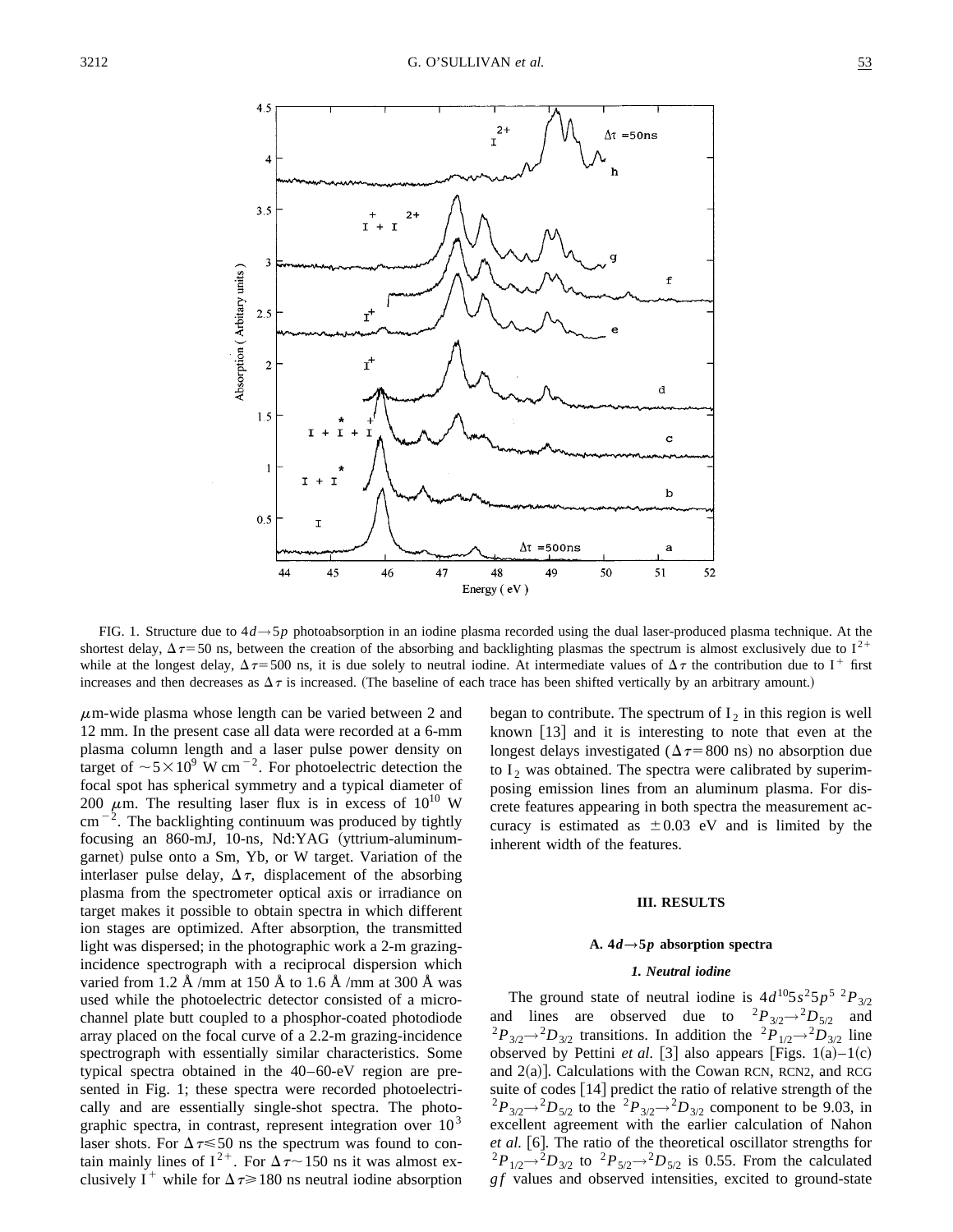

FIG. 2. (a) Theoretical contributions due to the  $4d^{10}5s^25p^{43}P$ terms to the  $4d \rightarrow 5p$  photoabsorption cross section of I<sup>+</sup>. (b) The relative contributions of the  ${}^{3}P$  terms are weighted as 50:30:20 and summed. (c) Comparison between the theoretical and experimental spectra.

populations ranging from 5% to 30% were inferred for the plasmas responsible for Figs.  $1(a)$ – $1(c)$ . These values correspond to electron temperatures  $T_e$  of 0.5–2.0 eV, if a Boltzmann distribution between the levels is assumed. In practice the actual value of  $T_e$  may be less since at long interplasma delays the collision frequency is reduced because of plasma expansion. In Fig. 1(d) only the <sup>2</sup> $P_{3/2}$  $\rightarrow$ <sup>2</sup> $D_{5/2}$  component is observed and the plasma is dominated by  $I^+$  ions. The energies of the features measured in the present experiment are 45.94 and 47.64 eV for the <sup>2</sup> $P_{3/2}$   $\rightarrow$  <sup>2</sup> $D_{5/2}$  and <sup>2</sup> $D_{3/2}$  lines and 46.70 eV for the <sup>2</sup> $P_{1/2}$  $\rightarrow$ <sup>2</sup> $D_{3/2}$  line. These may be compared with previous measured values of  $46.2$  and  $47.9$  eV  $[6]$  and 45.87 and 47.63 eV [3] for the <sup>2</sup> $P_{3/2}$   $\rightarrow$  <sup>2</sup> $D_{5/2}$ , <sup>2</sup> $D_{3/2}$  lines and 46.70 eV for the  ${}^{2}P_{1/2} {\rightarrow} {}^{2}D_{3/2}$  line [3].

The experimental linewidths deduced after deconvolution by Nahon *et al.* are 170 meV for the  $4d^{-1}5p^2D_{5/2}$  and 155 meV for the  $4d^{-1}5p^2D_{3/2}$  [15]. Since the excited <sup>2</sup>*D* states are known to decay by direct autoionization and in particular the relaxation dynamics of the  ${}^{2}D_{3/2}$  have been well documented from photoelectron spectra  $[6]$ , the Cowan HF code was used to calculate the autoionization widths and the branching ratios of the various deexcitation pathways. Nahon *et al.* [6] identified the possible decay processes as

$$
4d^{9}5s^{2}5p^{6}(^{2}D_{5/2}) \rightarrow 4d^{10}5s^{2}5p^{4}(^{3}P, ^{1}D, \text{ and } ^{1}S)
$$
  
+ $\varepsilon l$   $(l=0,2,4)$   
 $\rightarrow 4d^{10}5s5p^{5}(^{3}P \text{ and} ^{1}P) + \varepsilon l$   $(l=1,3)$   
 $\rightarrow 4d^{10}5s^{0}5p^{6}(^{1}S_{0}) + \varepsilon l$   $(l=2),$ 

which they referred to as processes *D*1, *D*2, and *D*3. Their calculations for processes *D*1 and *D*3 were in good agreement with observation. However, for process *D*2, instead of observing four lines in the photoelectron spectrum due to decay to  $5s5p^5$ <sup>3</sup> $P_{0,1,2}$  and  $\frac{1}{p_1}$  states, they observed ten well-resolved features. They were able to account for these features by the presence of strong configuration mixing of the  $5s^25p^35d$  and  $5s^25p^36s$  satellite configurations with the  $5s5p<sup>5</sup>$  and the dominance of decay into the  $5s5p<sup>51</sup>P<sub>1</sub>$  state. The importance of such satellite configurations to the interpretation of the 4*d* relaxation processes in xenon had already been identified  $[16–18]$ . In the present case, the Cowan suite of codes was used to calculate the autoionization widths and branching ratios for decay via the processes *D*1, *D*2, and *D*3. Values of 170 and 155 meV were obtained for the  ${}^{2}D_{5/2}$  and  ${}^{2}D_{3/2}$  autoionization widths for a 22% reduction of the  $F^k$ ,  $G^k$ , and  $R^k$  parameters. Increasing or decreasing the Slater-Condon parameters by a few percent caused a corresponding increase or decrease in the linewidths and also a change of a few percent in the branching ratios. The results of these calculations are presented in Tables I and II, and are in excellent agreement with experiment. It should be noted that the earlier theoretical results were obtained *ab initio* and

TABLE I. Comparison between theoretical and experimental data for the relative probabilities of the different relaxation mechanisms in the decay of the  $4d^95s^25p^{62}D_{5/2}$  and  ${}^2D_{3/2}$  states of neutral iodine.

| Term (Ref).                                | Process D1 | Process $D2$ | Process D3 | Lifetime (fs) | $r$ (meV) |
|--------------------------------------------|------------|--------------|------------|---------------|-----------|
| ${}^{2}D_{5/2}$ (obs. [6])                 | 0.279      | 0.648        | 0.073      | 24.38         | 170       |
| $\left(\text{calc.} \left[6\right]\right)$ | 0.445      | 0.302        | 0.025      |               |           |
| (calc. this work)                          | 0.254      | 0.641        | 0.105      | 24.38         | 170       |
| ${}^{2}D_{3/2}$ (obs. [6])                 |            |              |            | 26.90         | 155       |
| (calc. this work)                          | 0.267      | 0.622        | 0.111      | 26.90         | 155       |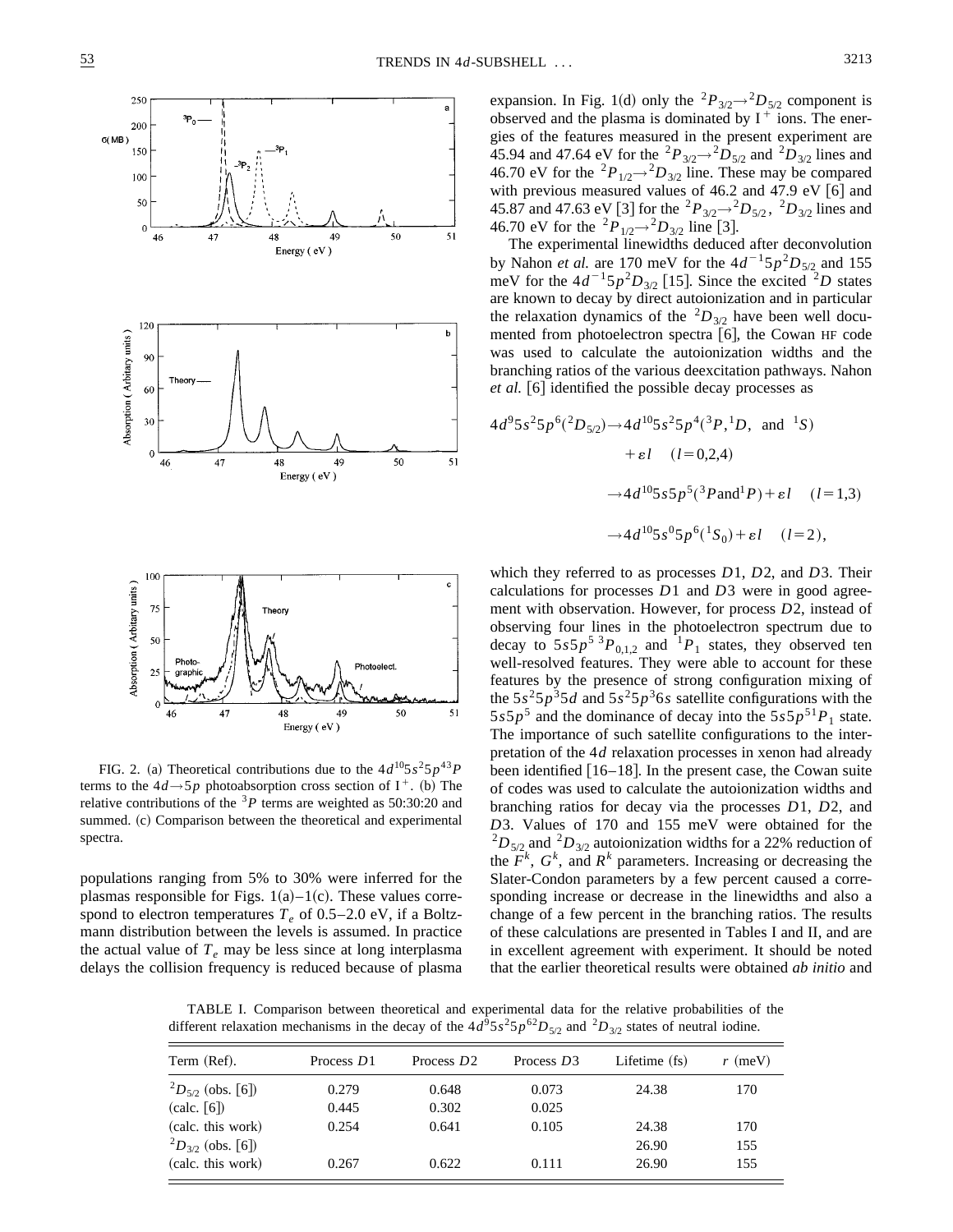that the values we obtain are sensitive to the choice of scaling parameters. For the  ${}^{2}D_{5/2}$  decay, an attempt was made to introduce configuration interaction effects in process *D*2 by explicit inclusion of the  $5s^25p^36se$ *l* and  $5s^25p^35de$ *l* configurations. However, this failed to reproduce the observed photoelectron spectrum and because of memory constraints it was not possible to increase the final-state basis by introducing further  $5s^25p^3nle'l'$  configurations. Also Nahon *et al.* [6] noted from their experimental data that for process *D2*, decay to the  $4d^{10}5s5p^{\frac{2}{5}1}P_1$  rather than the <sup>3</sup>*P* is preferred, with the  ${}^{1}P_1$  relaxation being 3.61 times more probable. Our calculations give ratios of 3.67 for the  ${}^{2}D_{5/2}$  decay and 6.35 for the  ${}^{2}D_{3/2}$ .

## *2. Singly ionized iodine*

For I<sup>+</sup>, the ground state is  $4d^{10}5s^25p^43P_2$  and the  ${}^{3}P_{0,1}$ ,  ${}^{1}D_2$ , and  ${}^{1}S_0$  levels were previously found to lie 0.86, 1.72, and 3.70 eV higher in energy  $[19]$ . Calculations were performed for 4*d* excitation using an excited-state basis containing  $4d^95s^25p^4(np+mf)$  states with  $5 \le n \le 10$ ,  $4 \le m \le 12$  and discretized continuum states of the form  $4d^95s^25p^4\varepsilon p$ ,  $\varepsilon f$  for a range of energies up to 4 Ry above the  $4d^{-1}$  threshold [14]. For these calculations the Slater-Condon parameters were again reduced by 22% since this scaling gave best agreement between theory and experiment in neutral iodine for energies, linewidths, and relaxation amplitudes. This scaling, which is typical for  $4d$  excitation  $[20]$ , was used throughout this work and was seen to give good agreement for energy positions in the ions; in each case the largest discrepancies between observed and calculated energies could be traced to the configuration average energy *E*av and were not as greatly influenced by other choices of scaling factor for  $F^k$ ,  $G^k$ , and  $R^k$  parameters as the rate-

dependent quantities. The energies and eigenvector compositions deduced from the calculation for the  $4d^95s^25p^5$ terms are presented in Table III, while theoretical transition energies and *gf* values are listed in Table IV. The coupling scheme is seen to be best described by  $(d^9(j_1), p^5(j_2))_i$ rather than *LSJ* although the latter scheme is retained for simplicity of notation. It is interesting to note the evolution of the  $I^+$  spectrum in Fig. 1. In Fig. 1(b) a weak feature appears at 47.32 eV which corresponds to the strongest transition from the ground level, i.e.,  ${}^3P_2 \rightarrow {}^3D_3$ , and indicates an  $I^+$  atio of  $\leq 5\%$ . In Fig. 1(c) the relative population has increased to  $\sim$ 30% and lines due to photoabsorption from the  ${}^{3}P_2$ ,  ${}^{3}P_0$ , and  ${}^{3}P_1$  states are present. In Figs. 1(d) and 1(e), the I<sup>+</sup> population exceeds 95% and the spectrum can still be completely described by considering only absorption from the <sup>3</sup>P levels. In Figs. 1(f) and 1(g) some additional features due to  $I^+$  absorption appear at higher energies and there is some evidence for a ''shoulder'' at 47.86 eV merged with  ${}^{3}P_{1} \rightarrow {}^{3}D_{2}$  line. This shoulder, if real, could represent a contribution from the strong  ${}^{1}D_{2}$ - ${}^{1}F_{3}$  line predicted to lie at 47.659 eV ( $gf = 1.154$ ). A weaker shoulder at 47 eV may arise from the  $1D_2 - 3F_3$  line predicted to lie at 46.903 eV. However, further  ${}^{1}D_2$ -based transitions, in particular  ${}^{1}D_{2}$ - ${}^{1}D_{2}$  predicted to lie at 45.451 eV, was absent. From Table IV it is seen that the calculated and observed transition energies generally agree to within 0.1 eV, while the *gf* values correlate very well with the observed intensities. Also, it should be noted that it was possible to deduce a value of 0.84 eV for the  $4d^{10}5s^25p^4$   $^3P_1$  energy which agrees with the value of Ref.  $[19]$  to within experimental error.

Relaxation of the  $4d^95s^25p^5$  states is assumed to be by direct autoionization; the decay processes will then be

$$
4d^{9}5s^{2}5p^{5}(^{1,3}P, ^{1,3}D, ^{1,3}F) \rightarrow 4d^{10}5s^{2}5p^{3}(^{4}S, ^{2}P, ^{2}D) + \varepsilon l(l=0,2,4)
$$
 (process D1)  

$$
\rightarrow 4d^{10}5s5p^{4}(^{2}S, ^{2,4}P, ^{2}D) + \varepsilon l(l=1,3)
$$
 (process D2)  

$$
\rightarrow 4d^{10}5p^{5}(^{2}P) + \varepsilon l(l=2)
$$
 (process D3).

Calculations were performed to extract linewidths and branching ratios with the usual scaling of parameters. Because of the excellent agreement achieved with the experimental data for neutral iodine, similar scalings were chosen throughout for  $I^+$  and  $I^{2+}$ . The observed linewidths in Table IV are taken from both the photographic and photoelectronic data. For the former, the strongest features are likely to be overestimated while the weaker lines are underestimated because of plate-saturation effects; for the latter poor signal-tonoise ratio for the weak features and line overlapping for the strongest transitions in some cases limit the resolution. The observed linewidths were obtained by direct comparison with the neutral iodine features whose widths are known very accurately. The estimated accuracy of the values quoted in Table IV is  $\pm 50$  meV, and in every case they agree with the calculated values to within experimental error. The average probabilities associated with the different decay processes were calculated to be 0.288, 0.590, and 0.122 for pathways *D*1, *D*2, and *D*3. The detailed term-by-term values are listed in Table V. Note that process *D*3 was not permitted for the  $4d^95s^25p^{53}P_1$ ,  ${}^3D_3$ , and  ${}^1D_2$  states as the double 5*s* hole state is calculated to be higher in energy. In performing these calculations the term energy of the 4*d* hole state was first obtained and the kinetic energy with respect to the configuration average energies of the final states then calculated. These values were used for the continuum  $\varepsilon l$ electrons. In neutral iodine it was noted that the choice of the final-state term energy rather than the configuration average energy  $E_{av}$  did not affect the calculation significantly, and the situation in  $I^+$  was found to be similar.

Finally, in Fig.  $2(a)$  direct comparison is made between theory and experiment. In constructing the theoretical spectrum for  $I^+$  the calculated energies, linewidths, and *gf* values were used and the individual contributions due to each of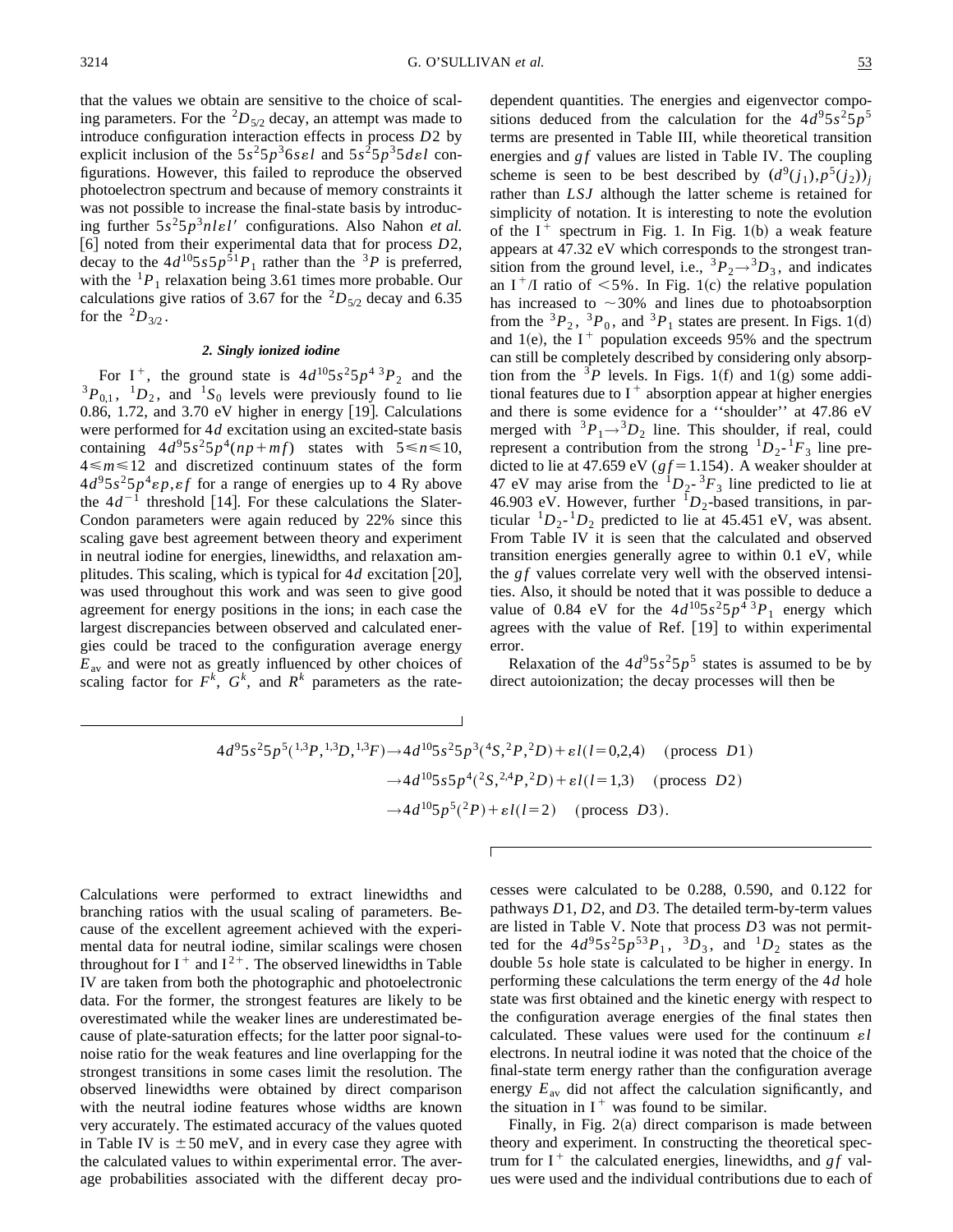TABLE II. Comparison between theoretical and experimental results for the relative populations in the  $4d^{10}5s^25p^4$  configuration produced by  $4d^95s^25p^6$   $^2D_{5/2}$  and  $^2D_{3/2}$  relaxation.

| <b>State</b> | $^{2}D_{5/2}$<br>(obs. [6]) | $^{2}D_{5/2}$<br>(calc.[6]) | ${}^{2}D_{5/2}$ (calc.<br>this work) | ${}^{2}D_{3/2}$ (calc.<br>this work) |
|--------------|-----------------------------|-----------------------------|--------------------------------------|--------------------------------------|
| ${}^3P_2$    | 0.247)                      |                             | 0.285                                | 0.065                                |
| ${}^3P_1$    | 0.188                       | 0.225                       | 0.089                                | 0.130                                |
| ${}^3P_0$    |                             |                             | 0.119                                | 0.001                                |
| $^1D_2$      | 0.345                       | 0.489                       | 0.319                                | 0.471                                |
| ${}^1S_0$    | 0.227                       | 0.286                       | 0.188                                | 0.333                                |

the  $3P$  sublevels evaluated separately using the fact that the cross section  $\sigma$  can be written [14] as

$$
\sigma = \frac{\pi\hbar e^2}{2m\epsilon_0 c} f_k/2\pi [(E_k - E)^2 + \Gamma_k^2/4],
$$

where  $E_k$  and  $\Gamma_k$  are the energy and linewidth of the transition and  $f_k$  is the oscillator strength. The individual contributions are shown in Fig.  $2(a)$  and when summed in the ratio  $3P_2$ <sup>3</sup> $P_1$ <sup>3</sup> $P_0$  = 50:30:20 give a good fit to the particular set of experimental data used. It should be noted that this ratio corresponds to an equilibrium distribution for  $T_e > 2$  eV at which the  ${}^{1}D_2$  contribution should be 40% of the  ${}^{3}P_2$ , yet discrete  ${}^{1}D_2$  lines are not observed, though, as mentioned before, there is some evidence for  ${}^{1}P_{2}$ - ${}^{1}F_{3}$  and  ${}^{3}F_{3}$  transitions merged with the stronger features.

## *3. Doubly ionized iodine*

In Fig.  $1(g)$  the spectrum obtained for an interlaser delay  $\tau$  of 130 ns is presented. In addition to the I<sup>+</sup> lines of Fig.

 $1(f)$  additional features are weakly evident at higher energies. At the higher plasma temperatures achieved at shorter delays some additional I<sup>+</sup> lines due to  ${}^{1}D_2$  or  ${}^{1}S_0$  excitation might be expected. Since these lines predominantly occur on the low-energy side of the  $3P$  excitation spectrum and as no lines are observed there, additional excited-state absorption from  $I^+$  cannot be responsible and the additional features are due to transitions in  $I^{2+}$ . Indeed, for  $\Delta \tau \leq 100$  ns the spectrum is almost exclusively due to  $I^{2+}$ , which gives rise to a composite feature with two distinct peaks extending from approximately 49 to 50 eV, with some additional weak features extending some 1 eV on either side. The ground state of this ion is  $4d^{10}5s^25p^{34}S_{3/2}$  while the  ${}^{2}D_{3/2}$ ,  ${}^{2}D_{5/2}$ ,  ${}^{2}P_{1/2}$ , and  ${}^{2}P_{3/2}$  levels are predicted to be 1.77, 2.137, 3.432, and 3.991 eV higher in energy. Calculations were again performed for this spectrum and the results summarized in Tables VI and VII. As before, the spectrum may be almost completely explained by limiting consideration to the ground and lower  $(^{2}D)$  levels. The excited-state lifetimes were calculated and the average relaxation probabilities to  $4d^{10}5s^25p^2\epsilon l$  and  $4d^{10}5s5p^3\epsilon$  states were found to be 0.342 and 0.658, respectively. Direct autoionization to the

TABLE III. Energies and eigenvector compositions of the  $4d^{10}5s^25p^4$  and  $4d^95s^25p^5$  configurations of I<sup>+</sup>.

| Configuration     | Term      | $E_{\text{Cowan}}$ (eV) | $E_{\rm obs.}$ (eV) | J              | %LS                                                         | $\%jj$                                |
|-------------------|-----------|-------------------------|---------------------|----------------|-------------------------------------------------------------|---------------------------------------|
| $4d^{10}5s^25p^4$ | 3P        | 0.0                     | 0.0                 | 2              | 91% ${}^{3}P+9%$ ${}^{1}D$                                  |                                       |
|                   | 3P        | 0.828                   | 0.86                | $\mathbf{0}$   | 88% ${}^{3}P-12\%$ ${}^{1}S$                                |                                       |
|                   | 3P        | 0.831                   | 0.84                |                | $100\%~^3P$                                                 |                                       |
|                   | ${}^1D$   | 1.698                   | 1.72                | 2              | 91% $1D-9\%$ $3P$                                           |                                       |
|                   | ${}^1S$   | 3.530                   | 3.70                | $\Omega$       | 88% ${}^{1}S+12\%$ ${}^{3}P$                                |                                       |
| $4d^95s^25p^5$    | ${}^1D$   | 47.149                  | 47.15               | $\mathfrak{D}$ | $67\%$ ${}^{1}D-17\%$ ${}^{3}P-12\%$ ${}^{3}D$              | $92\%$ $(5/2,1/2) + 7\%$ $(5/2,3/2)$  |
|                   | $^{3}D$   | 47.206                  | 47.32               | 3              | 89% ${}^{3}D+10\%$ ${}^{1}F$                                | $94\%$ $(5/2,1/2)$                    |
|                   | 3P        | 47.961                  | 48.07               |                | 46% ${}^{1}P+28\%$ ${}^{3}P-25\%$ ${}^{3}D$                 | $95\%$ $(5/2,1/2)$                    |
|                   | ${}^3D$   | 48.507                  |                     | $\overline{c}$ | $-78\%$ ${}^{3}D+20\%$ ${}^{3}P$                            | 59% $(5/2,3/2) + 38\%$ $(3/2,1/2)$    |
|                   | ${}^3F$   | 48.601                  |                     | 3              | 83% ${}^{3}F+12\%$ ${}^{1}F-5\%$ ${}^{3}D$                  | $82\%$ $(5/2,3/2) + 16\%$ $(3/2,3/2)$ |
|                   | 3p        | 48.890                  | 48.95               | $\mathfrak{D}$ | 61% ${}^{3}P-18\%$ ${}^{1}D+13\%$ ${}^{3}F+9\%$ ${}^{3}D$   | 60% $(3/2,1/2)$ - 34% $(5/2,3/2)$     |
|                   | ${}^3D$   | 49.060                  | 49.17               |                | $55\%$ ${}^{3}D+45\%$ ${}^{3}P$                             | 91% $(3/1,1/2) + 7% (3/2,3/2)$        |
|                   | ${}^1F$   | 49.357                  |                     | 3              | $78\%$ $^{1}F - 15\%$ $^{3}F - 6\%$ $^{3}D$                 | $-83\%$ $(3/2,3/2)+14\%$ $(5/2,3/2)$  |
|                   | 3P        | 49.437                  |                     | $\Omega$       | $100\%$ <sup>3</sup> P                                      | $100\%$ $(3/2,3/2)$                   |
|                   | ${}^3F$   | 50.025                  |                     | 2              | $-81\%$ $^{3}F-14\%$ $^{1}D$                                | 99% (3/3,3/2)                         |
|                   | ${}^{1}P$ | 50.572                  |                     |                | $54\%$ $^{1}P - 26\%$ $^{3}P + 20\%$ $^{3}P + 20\%$ $^{3}D$ | 90% $(3/2,3/2)$ - 8% $(3/2,1/2)$      |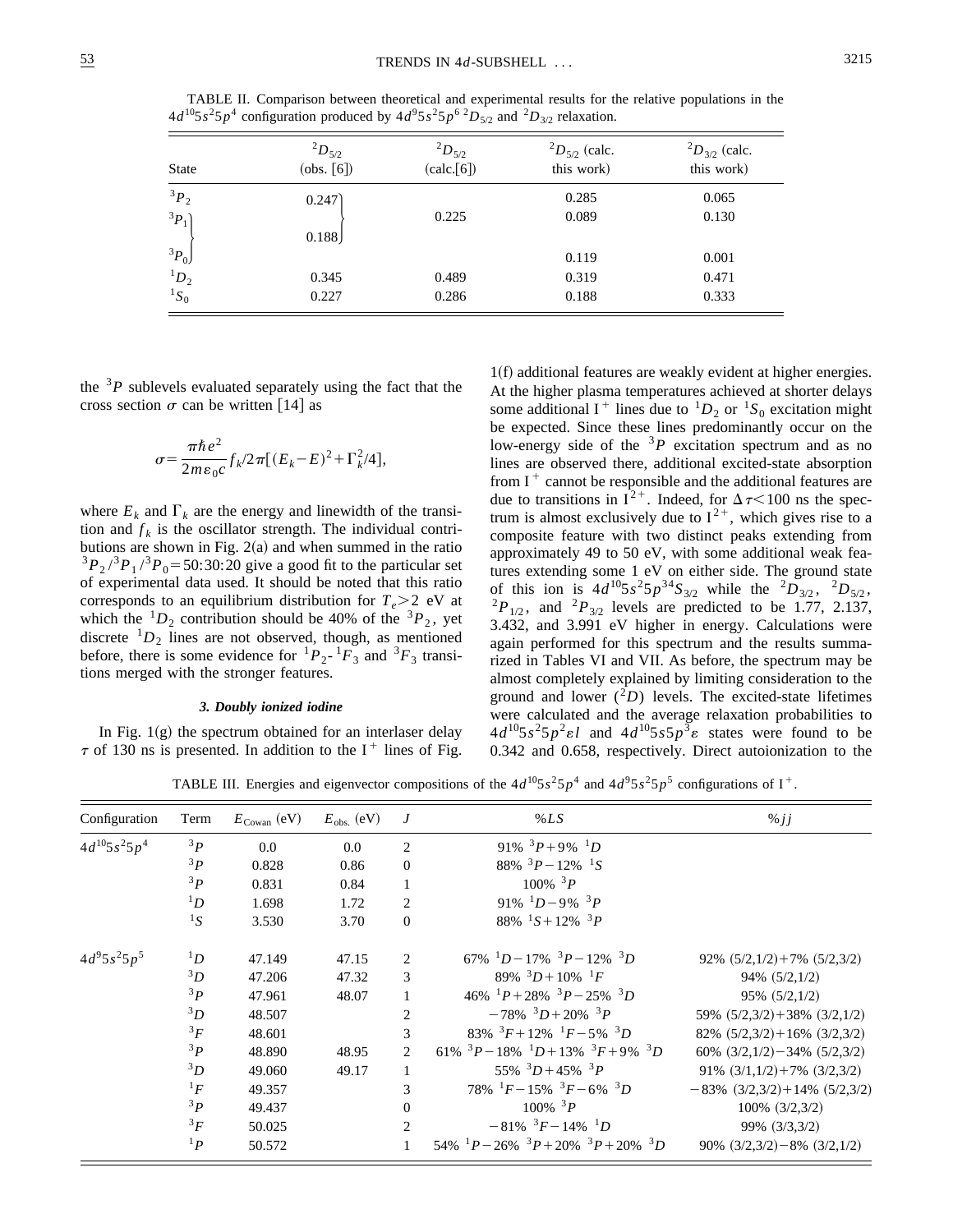| Transition                    | $E_{\text{HF}}$ (eV) | gf    | $\Gamma_{HF}$ (eV) | $E_{\rm obs.}$ (eV) | I   | $\Gamma_{\rm obs.}$ (eV) |
|-------------------------------|----------------------|-------|--------------------|---------------------|-----|--------------------------|
| ${}^3P_0$ - ${}^3P_1$         | 47.133               | 0.529 | 0.072              |                     |     |                          |
| ${}^{3}P_{1}$ - ${}^{1}D_{2}$ | 47.149               | 0.218 | 0.098              | 47.15               | 40  | 0.105                    |
| ${}^3P_2$ - ${}^3D_3$         | 47.206               | 1.005 | 0.152              | 47.32               | 100 | 0.150                    |
| ${}^3P_1$ - ${}^3D_2$         | 47.676               | 0.614 | 0.141              | 47.80               | 60  | 0.150                    |
| ${}^3P_2$ - ${}^3P_1$         | 47.961               | 0.030 | 0.072              | 48.07               | 5   |                          |
| ${}^3P_1$ - ${}^3D_1$         | 48.229               | 0.226 | 0.121              |                     |     |                          |
| ${}^3P_0$ - ${}^3D_1$         | 48.232               | 0.042 | 0.121              | 48.32               | 20  | 0.105                    |
| ${}^3P_2$ ${}^3D_2$           | 48.507               | 0.012 | 0.141              |                     |     |                          |
| ${}^3P_1$ - ${}^3P_0$         | 48.606               | 0.080 | 0.089              | 48.63               | 10  | 0.150                    |
| ${}^3P_2$ - ${}^3P_2$         | 48.890               | 0.220 | 0.098              | 48.95               | 30  | 0.095                    |
| ${}^3P_2$ - ${}^3D_1$         | 49.060               | 0.084 | 0.121              | 49.17               | 20  | 0.105                    |

TABLE IV. Theoretical and experimental energies and linewidths, calculated  $gf$  values and relative intensities of the most intense  $4d^{10}5s^25p^4 - 4d^95s^25p^5$  transitions observed in the spectrum of I<sup>+</sup>.

 $4d^{10}5p^4$  configuration is not possible as it is higher in energy than the  $4d^95s^25p^3$ . The detailed term-by-term values are listed in Table VIII. It should be noted that in each case the partial linewidth due to autoionization exceeds that due to radiative decay by between three and four orders of magnitude and so essentially determines the experimentally observed values (Table VII). No attempt was made to extract experimental linewidths because of the blended nature of the lines observed. As before, in Fig. 3 direct comparison is made between theoretical and experimental results. The individual contributions of the different levels of the ground configuration were first evaluated and summed in a ratio  ${}^{4}S_{3/2}$ :  ${}^{2}D_{3/2}$ :  ${}^{2}P_{3/2}$ :  ${}^{2}P_{1/2}$  of 45:35:12:5:3, which corresponds to a thermal distribution with  $T_e \sim 2$  eV. This combination reproduces the experimental spectrum recorded photoelectrically quite well. The photographic spectrum is dominated by two peaks at 49.08 and 49.16 eV which arise primarily from  ${}^4S_{3/2} {\rightarrow} {}^2P_{3/2}$  and  ${}^4P_{5/2}$  transitions mixed in with  $I^+$  features. There is only a very minor contribution from excited-state  $(^{2}D)$  absorption, which points to a much

lower average electron temperature in this case. Since the collision frequency is much greater at short interplasma delays where higher densities in the absorbing plasma prevail it is expected that equilibrium excited-state populations would be most likely observed in higher ion stages.

To gain some insight into the plasma conditions, it is of interest to use the steady-state collisional-radiative model of Colombant and Tonon  $[21]$  to calculate the relative populations of different ion stages as a function of  $n_e$  and  $T_e$ .  $T_e$ was first estimated for the laser fluxes used in the experiment,  $n_e$  was set at the cutoff density of ruby laser light  $(2.4 \times 10^{21} \text{ cm}^{-3})$ , and the evolution of fractional number density as a function of  $T_e$  was computed. The results of these calculations are presented in Fig. 4(a); values of  $T_e$ corresponding to the laser fluxes used are indicated in this figure. It is seen that the initial ion populations at the target surface at  $\Delta \tau = 0$  in the photoelectric and photographic experiments are quite different. In the former, the predicted population is 18%  $I^{4+}$  + 39%  $I^{3+}$  + 37%  $I^{2+}$  + 4%  $I^{+}$  while

TABLE VII. Theoretical and experimental energies, calculated linewidths, and *gf* values and relative intensities of the most intense  $4d^{10}5s^25p^3-4d^95s^25p^4$  transitions observed in the spectrum of I<sup>+</sup>.

| J              | Term      | Process D1 | Process $D2$ | Process $D3$ | Lifetime (fs) | $\Gamma$ (eV) |
|----------------|-----------|------------|--------------|--------------|---------------|---------------|
| $\overline{0}$ | 3p        | 0.243      | 0.568        | 0.189        | 46.3          | 0.089         |
| 1              | 3p        | 0.370      | 0.630        |              | 57.7          | 0.072         |
|                | 3D        | 0.331      | 0.528        | 0.141        | 34.1          | 0.121         |
|                | $^{1}P$   | 0.311      | 0.443        | 0.246        | 62.2          | 0.067         |
| 2              | 3p        | 0.230      | 0.596        | 0.174        | 42.1          | 0.098         |
|                | 3D        | 0.348      | 0.525        | 0.128        | 29.3          | 0.141         |
|                | ${}^{3}F$ | 0.134      | 0.675        | 0.191        | 47.6          | 0.087         |
|                | ${}^1D$   | 0.252      | 0.749        |              | 21.2          | 0.098         |
| 3              | ${}^{3}D$ | 0.395      | 0.605        |              | 27.1          | 0.152         |
|                | ${}^{3}D$ | 0.164      | 0.678        | 0.158        | 37.2          | 0.111         |
|                | ${}^1F$   | 0.390      | 0.494        | 0.116        | 28.4          | 0.146         |

TABLE V. Theoretical relative decay probabilities, lifetimes, and autoionizing linewidths of the  $4d^95s^25p^{52s+1}L_J$  levels of I<sup>+</sup>.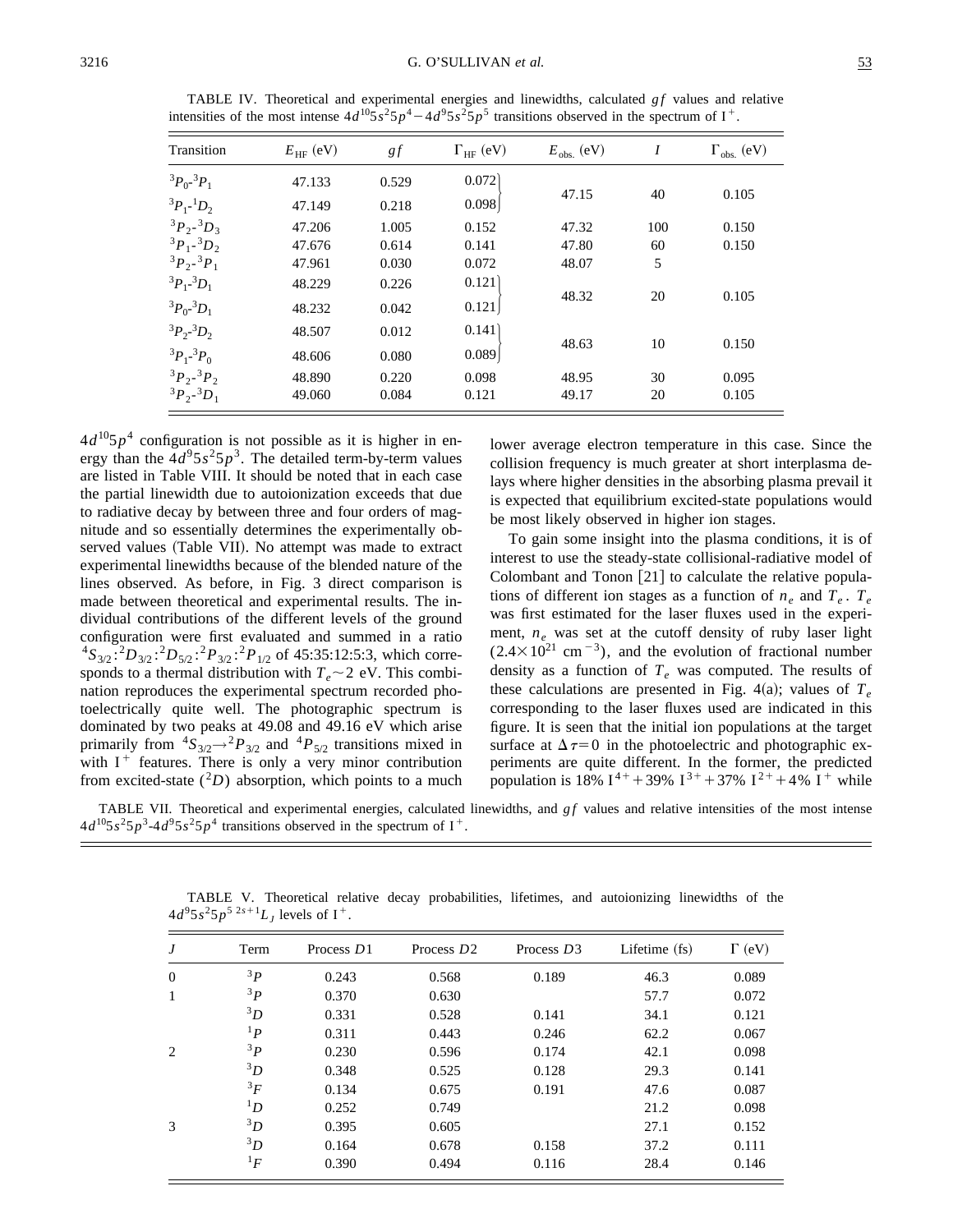| 56% $(3/2, \frac{3}{2}P_0) - 14\% (3/2, \frac{1}{2}S_0) - 11\% (3/2, \frac{3}{2}P_2) + 7\% (5/2, \frac{3}{2}P_1)$<br>$-40\%$ (3/2, <sup>3</sup> P <sub>2</sub> ) – 35% (5/2, <sup>1</sup> D <sub>2</sub> ) + 11% (5/2, <sup>3</sup> P <sub>2</sub> )<br>39% $(3/2, {}^3P_2) - 37% (5/2, {}^1D_2) + 15% (5/2, {}^3P_2)$<br>66% $(5/2, {^3P}_1) + 16% (5/2, {^3P}_2) - 12% (5/2, {^3P}_0)$<br>45% $(3/2, {}^{1}D_{2}) + 32% (3/2, {}^{3}P_{1}) - 19% (3/2, {}^{3}P_{2})$<br>67% $(3/2, {}^3P_2)$ + 18% $(5/2, {}^3P_1)$ + 8% $(3/2, {}^1D_2)$<br>79% $(3/2, {}^{1}D_{2})$ – 9% $(3/2, {}^{3}P_{2})$ + 6% $(5/2, {}^{1}D_{2})$<br>80% $(3/2, {}^{1}S_{0}) + 14% (3/2, {}^{3}P_{0})$<br>71% $(5/2, {}^3P_2) + 25% (5/2, {}^1D_2)$<br>83% $(5/2, {}^{3}P_{1}) + 12% (5/2, {}^{3}P_{2})$<br>55% $(3/2, {}^3P_1) - 38%$ $(3/2, {}^1D_2)$<br>75% $(5/2, {}^{1}S_{0}) + 16% (5/2, {}^{1}P_{0})$<br>79% $(5/2, {}^{1}D_2) - 7% (5/2, {}^{3}P_2)$<br>77% $(3/2,3P) + 20% (5/2,1D_2)$<br>84% $(5/2, \frac{3}{2}P_2) - 9\%$ $(5/2, \frac{3}{2}P_1)$<br>90% $(3/2, {}^{1}D_2) - 9%$ $(3/2, {}^{3}P_2)$<br>92% $(5/2, \frac{3}{2}P_2) + 7\%$ $(5/2, \frac{1}{2}D_2)$<br>70% $(5/2, {}^{1}D) - 24% (3/2, {}^{3}P_{1})$<br>$-6\%$ (5/2, <sup>3</sup> P <sub>2</sub> )<br>92% $(3/2, {}^{1}D_2)$<br>88% $(3/2, {}^{3}P_{1})$<br>92% $(3/2, {}^3P_2)$<br>36% $({}^3P)^2D+33\%$ $({}^1D)^2F+12\%$ $({}^1D)^2D-10\%$ $({}^3P)^4D$<br>$27\%$ ( <sup>3</sup> P) <sup>4</sup> F-26% ( <sup>3</sup> P) <sup>2</sup> D+17% ( <sup>3</sup> P) <sup>4</sup> P+16% ( <sup>1</sup> D) <sup>2</sup> D<br>40% $(^3P)^2F - 22\%$ $(^3P)^4D - 17\%$ $(^3P)^4D + 11\%$ $(^3P)^4D$<br>34% $(^3P)^4F - 29\%$ $(^1D)^2F + 19\%$ $(^3P)^2D - 10\%$ $(^1D)^2D$<br>24% $(^{1}D)^{2}F+31\%$ $(^{3}P)^{4}D+27\%$ $(^{3}P)^{2}F+17\%$ $(^{3}P)^{4}F$<br>30% $(^{1}D)^{2}S-30$ % $(^{1}D)^{2}P-21$ % $(^{3}P)^{4}D-16$ % $(^{3}P)^{2}P$<br>38% $(^{1}D)^{2}P-33\%$ $(^{1}D)^{2}D-10\%$ $(^{3}P)^{4}D-7\%$ $(^{3}P)^{2}P$<br>55% $(^3P)^4F + 17\%$ $(^3P)^4D + 10\%$ $(^3P)^2P - 10\%$ $(^3P)^4P$<br>39% $(^3P)^4D-30\%$ $(^1D)^2F-13\%$ $(^3P)^2F+11\%$ $(^3P)^4F$<br>39% $(^3P)^4D+27%$ $(^3P)^4P-22%$ $(^3P)^2P+6%$ $(^1D)^2P$<br>50% $(^3P)^2D - 21\%$ $(^3P)^4D - 14\%$ $(^1S)^2D - 8\%$ $(^3P)^2P$<br>48% $(^3P)^4D+20%$ $(^3P)^2F-19%$ $(^3P)^1P+8%$ $(^3P)^2D$<br>52% ( ${}^{1}D$ ) <sup>2</sup> D – 30% ( ${}^{1}D$ ) <sup>2</sup> F – 12% ( ${}^{3}P$ ) <sup>4</sup> P<br>66% $(^3P)^4D + 16\%$ $(^1D)^2S - 15\%$ $(^1D)^2P$<br>63% $(^3P)^4P + 12\%$ $(^1D)^2D + 9\%$ $(^3P)^2F$<br>44% ( ${}^{3}P)^{4}F + 20%$ ( ${}^{3}P)^{2}F - 14%$ ( ${}^{1}S)^{2}D$<br>$47\%$ ( <sup>1</sup> D) <sup>2</sup> P + 37% ( <sup>1</sup> D) <sup>2</sup> D - 6% ( <sup>3</sup> P) <sup>4</sup> P<br>$p^2P + 38\%$ $(^3P)^4P + 9\%$ $(^3P)^2D$<br>78% $(^3P)^2P+8\%$ $(^3P)^4P-6\%$ $(^3P)^4D$<br>74% ( ${}^{1}S$ ) <sup>2</sup> D+7% ( ${}^{1}D$ ) <sup>2</sup> D-6% ( ${}^{3}P$ ) <sup>2</sup> D<br>$(P^{\circ}Q^3P)^2D-7\%$ ( <sup>3</sup> P) <sup>4</sup> D<br>49% $(^1D)^2S+45\%$ $(^1D)^2P$<br>68% $(^3P)^4F - 30\%$ $(^3P)^4D$<br>55% $(^3P)^4F - 42\%$ $(^1D)^2F$<br>$80\%~^{2}D-15\%~^{2}P$<br>77% $^{2}P+19%$ $^{2}D$<br>91% $4S+8%$ 2P<br>$-6\%~(^3P)^2D$<br>$84\%$ $(^3P)^4P$<br>80% $(^{1}S)^{2}D$<br>89% $(^{1}D)^{2}G$<br>$100\%$ $^2D$<br>$100\%~^2P$<br>46% $(^{3}F)$<br>1.529<br>3.639<br>1.910<br>50.296<br>49.970<br>51.780<br>50.392<br>51.126<br>51.868<br>49.078<br>49.842<br>50.495<br>52.540<br>53.398<br>51.092<br>52.775<br>3.205<br>48.595<br>51.724<br>48.929<br>51.394<br>52.649<br>49.994<br>50.844<br>51.642<br>50.577<br>50.327<br>53.297<br>54.872<br>48.927<br>0.0<br>$(D)^2D$<br>$\boldsymbol{G}_{\textrm{F}}(\boldsymbol{d}_{\textrm{c}})$<br>$(^3P)^2F$<br>$(D)^2G$<br>$(3P)^4D$<br>$(D)^2 P$<br>$(^3P)^4D$<br>$(^1D)^2D$<br>$(^3P)^2D$<br>$(P^{1}D)^{2}P$<br>$(D)^2D$<br>$(^3P)^2F$<br>$(D)^2F$<br>$(^3P)^2D$<br>$(^1D)^2P$<br>$(^3P)^4F$<br>$(^3P)^4P$<br>$\zeta^1(D)^2 S$<br>$({}^3P)^4P$<br>$(^3P)^4F$<br>$(P)^4D$<br>$(^3P)^2P$<br>$(^3P)^2P$<br>$(^3P)^4F$<br>$(^3P)^4P$<br>$(S^1S)^2D$<br>$Q_2$<br>2P<br>2D<br>$S_{\bar{r}}$<br>5/2<br>3/2<br>5/2<br>7/2<br>$\overline{2}$<br>3/2<br>$\overline{2}$<br>$4d^{10}5s^25p^3$<br>$4d^{9}5s^{2}5p^{4}$ | Configuration | ╮ | Term | $E_{\text{Cowan}}$ (eV) | 879 | %jj                                                                                                 |
|--------------------------------------------------------------------------------------------------------------------------------------------------------------------------------------------------------------------------------------------------------------------------------------------------------------------------------------------------------------------------------------------------------------------------------------------------------------------------------------------------------------------------------------------------------------------------------------------------------------------------------------------------------------------------------------------------------------------------------------------------------------------------------------------------------------------------------------------------------------------------------------------------------------------------------------------------------------------------------------------------------------------------------------------------------------------------------------------------------------------------------------------------------------------------------------------------------------------------------------------------------------------------------------------------------------------------------------------------------------------------------------------------------------------------------------------------------------------------------------------------------------------------------------------------------------------------------------------------------------------------------------------------------------------------------------------------------------------------------------------------------------------------------------------------------------------------------------------------------------------------------------------------------------------------------------------------------------------------------------------------------------------------------------------------------------------------------------------------------------------------------------------------------------------------------------------------------------------------------------------------------------------------------------------------------------------------------------------------------------------------------------------------------------------------------------------------------------------------------------------------------------------------------------------------------------------------------------------------------------------------------------------------------------------------------------------------------------------------------------------------------------------------------------------------------------------------------------------------------------------------------------------------------------------------------------------------------------------------------------------------------------------------------------------------------------------------------------------------------------------------------------------------------------------------------------------------------------------------------------------------------------------------------------------------------------------------------------------------------------------------------------------------------------------------------------------------------------------------------------------------------------------------------------------------------------------------------------------------------------------------------------------------------------------------------------------------------------------------------------------------------------------------------------------------------------------------------------------------------------------------------------------------------------------------------------------------------------------------------------------------------------------------------------------------------------------------------------------------------------------------------------------------------------------------------------------------------------------------------------------|---------------|---|------|-------------------------|-----|-----------------------------------------------------------------------------------------------------|
|                                                                                                                                                                                                                                                                                                                                                                                                                                                                                                                                                                                                                                                                                                                                                                                                                                                                                                                                                                                                                                                                                                                                                                                                                                                                                                                                                                                                                                                                                                                                                                                                                                                                                                                                                                                                                                                                                                                                                                                                                                                                                                                                                                                                                                                                                                                                                                                                                                                                                                                                                                                                                                                                                                                                                                                                                                                                                                                                                                                                                                                                                                                                                                                                                                                                                                                                                                                                                                                                                                                                                                                                                                                                                                                                                                                                                                                                                                                                                                                                                                                                                                                                                                                                                                            |               |   |      |                         |     |                                                                                                     |
|                                                                                                                                                                                                                                                                                                                                                                                                                                                                                                                                                                                                                                                                                                                                                                                                                                                                                                                                                                                                                                                                                                                                                                                                                                                                                                                                                                                                                                                                                                                                                                                                                                                                                                                                                                                                                                                                                                                                                                                                                                                                                                                                                                                                                                                                                                                                                                                                                                                                                                                                                                                                                                                                                                                                                                                                                                                                                                                                                                                                                                                                                                                                                                                                                                                                                                                                                                                                                                                                                                                                                                                                                                                                                                                                                                                                                                                                                                                                                                                                                                                                                                                                                                                                                                            |               |   |      |                         |     |                                                                                                     |
|                                                                                                                                                                                                                                                                                                                                                                                                                                                                                                                                                                                                                                                                                                                                                                                                                                                                                                                                                                                                                                                                                                                                                                                                                                                                                                                                                                                                                                                                                                                                                                                                                                                                                                                                                                                                                                                                                                                                                                                                                                                                                                                                                                                                                                                                                                                                                                                                                                                                                                                                                                                                                                                                                                                                                                                                                                                                                                                                                                                                                                                                                                                                                                                                                                                                                                                                                                                                                                                                                                                                                                                                                                                                                                                                                                                                                                                                                                                                                                                                                                                                                                                                                                                                                                            |               |   |      |                         |     |                                                                                                     |
|                                                                                                                                                                                                                                                                                                                                                                                                                                                                                                                                                                                                                                                                                                                                                                                                                                                                                                                                                                                                                                                                                                                                                                                                                                                                                                                                                                                                                                                                                                                                                                                                                                                                                                                                                                                                                                                                                                                                                                                                                                                                                                                                                                                                                                                                                                                                                                                                                                                                                                                                                                                                                                                                                                                                                                                                                                                                                                                                                                                                                                                                                                                                                                                                                                                                                                                                                                                                                                                                                                                                                                                                                                                                                                                                                                                                                                                                                                                                                                                                                                                                                                                                                                                                                                            |               |   |      |                         |     |                                                                                                     |
|                                                                                                                                                                                                                                                                                                                                                                                                                                                                                                                                                                                                                                                                                                                                                                                                                                                                                                                                                                                                                                                                                                                                                                                                                                                                                                                                                                                                                                                                                                                                                                                                                                                                                                                                                                                                                                                                                                                                                                                                                                                                                                                                                                                                                                                                                                                                                                                                                                                                                                                                                                                                                                                                                                                                                                                                                                                                                                                                                                                                                                                                                                                                                                                                                                                                                                                                                                                                                                                                                                                                                                                                                                                                                                                                                                                                                                                                                                                                                                                                                                                                                                                                                                                                                                            |               |   |      |                         |     |                                                                                                     |
|                                                                                                                                                                                                                                                                                                                                                                                                                                                                                                                                                                                                                                                                                                                                                                                                                                                                                                                                                                                                                                                                                                                                                                                                                                                                                                                                                                                                                                                                                                                                                                                                                                                                                                                                                                                                                                                                                                                                                                                                                                                                                                                                                                                                                                                                                                                                                                                                                                                                                                                                                                                                                                                                                                                                                                                                                                                                                                                                                                                                                                                                                                                                                                                                                                                                                                                                                                                                                                                                                                                                                                                                                                                                                                                                                                                                                                                                                                                                                                                                                                                                                                                                                                                                                                            |               |   |      |                         |     |                                                                                                     |
|                                                                                                                                                                                                                                                                                                                                                                                                                                                                                                                                                                                                                                                                                                                                                                                                                                                                                                                                                                                                                                                                                                                                                                                                                                                                                                                                                                                                                                                                                                                                                                                                                                                                                                                                                                                                                                                                                                                                                                                                                                                                                                                                                                                                                                                                                                                                                                                                                                                                                                                                                                                                                                                                                                                                                                                                                                                                                                                                                                                                                                                                                                                                                                                                                                                                                                                                                                                                                                                                                                                                                                                                                                                                                                                                                                                                                                                                                                                                                                                                                                                                                                                                                                                                                                            |               |   |      |                         |     |                                                                                                     |
|                                                                                                                                                                                                                                                                                                                                                                                                                                                                                                                                                                                                                                                                                                                                                                                                                                                                                                                                                                                                                                                                                                                                                                                                                                                                                                                                                                                                                                                                                                                                                                                                                                                                                                                                                                                                                                                                                                                                                                                                                                                                                                                                                                                                                                                                                                                                                                                                                                                                                                                                                                                                                                                                                                                                                                                                                                                                                                                                                                                                                                                                                                                                                                                                                                                                                                                                                                                                                                                                                                                                                                                                                                                                                                                                                                                                                                                                                                                                                                                                                                                                                                                                                                                                                                            |               |   |      |                         |     |                                                                                                     |
|                                                                                                                                                                                                                                                                                                                                                                                                                                                                                                                                                                                                                                                                                                                                                                                                                                                                                                                                                                                                                                                                                                                                                                                                                                                                                                                                                                                                                                                                                                                                                                                                                                                                                                                                                                                                                                                                                                                                                                                                                                                                                                                                                                                                                                                                                                                                                                                                                                                                                                                                                                                                                                                                                                                                                                                                                                                                                                                                                                                                                                                                                                                                                                                                                                                                                                                                                                                                                                                                                                                                                                                                                                                                                                                                                                                                                                                                                                                                                                                                                                                                                                                                                                                                                                            |               |   |      |                         |     |                                                                                                     |
|                                                                                                                                                                                                                                                                                                                                                                                                                                                                                                                                                                                                                                                                                                                                                                                                                                                                                                                                                                                                                                                                                                                                                                                                                                                                                                                                                                                                                                                                                                                                                                                                                                                                                                                                                                                                                                                                                                                                                                                                                                                                                                                                                                                                                                                                                                                                                                                                                                                                                                                                                                                                                                                                                                                                                                                                                                                                                                                                                                                                                                                                                                                                                                                                                                                                                                                                                                                                                                                                                                                                                                                                                                                                                                                                                                                                                                                                                                                                                                                                                                                                                                                                                                                                                                            |               |   |      |                         |     |                                                                                                     |
|                                                                                                                                                                                                                                                                                                                                                                                                                                                                                                                                                                                                                                                                                                                                                                                                                                                                                                                                                                                                                                                                                                                                                                                                                                                                                                                                                                                                                                                                                                                                                                                                                                                                                                                                                                                                                                                                                                                                                                                                                                                                                                                                                                                                                                                                                                                                                                                                                                                                                                                                                                                                                                                                                                                                                                                                                                                                                                                                                                                                                                                                                                                                                                                                                                                                                                                                                                                                                                                                                                                                                                                                                                                                                                                                                                                                                                                                                                                                                                                                                                                                                                                                                                                                                                            |               |   |      |                         |     |                                                                                                     |
|                                                                                                                                                                                                                                                                                                                                                                                                                                                                                                                                                                                                                                                                                                                                                                                                                                                                                                                                                                                                                                                                                                                                                                                                                                                                                                                                                                                                                                                                                                                                                                                                                                                                                                                                                                                                                                                                                                                                                                                                                                                                                                                                                                                                                                                                                                                                                                                                                                                                                                                                                                                                                                                                                                                                                                                                                                                                                                                                                                                                                                                                                                                                                                                                                                                                                                                                                                                                                                                                                                                                                                                                                                                                                                                                                                                                                                                                                                                                                                                                                                                                                                                                                                                                                                            |               |   |      |                         |     | 54% $(5/2, {}^{3}P_{1}) - 14% (5/2, {}^{1}D_{2}) + 11% (3/2, {}^{3}P_{2}) + 9% (3/2, {}^{3}P_{0})$  |
|                                                                                                                                                                                                                                                                                                                                                                                                                                                                                                                                                                                                                                                                                                                                                                                                                                                                                                                                                                                                                                                                                                                                                                                                                                                                                                                                                                                                                                                                                                                                                                                                                                                                                                                                                                                                                                                                                                                                                                                                                                                                                                                                                                                                                                                                                                                                                                                                                                                                                                                                                                                                                                                                                                                                                                                                                                                                                                                                                                                                                                                                                                                                                                                                                                                                                                                                                                                                                                                                                                                                                                                                                                                                                                                                                                                                                                                                                                                                                                                                                                                                                                                                                                                                                                            |               |   |      |                         |     |                                                                                                     |
|                                                                                                                                                                                                                                                                                                                                                                                                                                                                                                                                                                                                                                                                                                                                                                                                                                                                                                                                                                                                                                                                                                                                                                                                                                                                                                                                                                                                                                                                                                                                                                                                                                                                                                                                                                                                                                                                                                                                                                                                                                                                                                                                                                                                                                                                                                                                                                                                                                                                                                                                                                                                                                                                                                                                                                                                                                                                                                                                                                                                                                                                                                                                                                                                                                                                                                                                                                                                                                                                                                                                                                                                                                                                                                                                                                                                                                                                                                                                                                                                                                                                                                                                                                                                                                            |               |   |      |                         |     | 69% $(5/2, {}^{1}D_{2})+9% (3/2, {}^{3}P_{0})-9% (5/2, {}^{3}P_{1})-7% (5/2, {}^{3}P_{2})$          |
|                                                                                                                                                                                                                                                                                                                                                                                                                                                                                                                                                                                                                                                                                                                                                                                                                                                                                                                                                                                                                                                                                                                                                                                                                                                                                                                                                                                                                                                                                                                                                                                                                                                                                                                                                                                                                                                                                                                                                                                                                                                                                                                                                                                                                                                                                                                                                                                                                                                                                                                                                                                                                                                                                                                                                                                                                                                                                                                                                                                                                                                                                                                                                                                                                                                                                                                                                                                                                                                                                                                                                                                                                                                                                                                                                                                                                                                                                                                                                                                                                                                                                                                                                                                                                                            |               |   |      |                         |     |                                                                                                     |
|                                                                                                                                                                                                                                                                                                                                                                                                                                                                                                                                                                                                                                                                                                                                                                                                                                                                                                                                                                                                                                                                                                                                                                                                                                                                                                                                                                                                                                                                                                                                                                                                                                                                                                                                                                                                                                                                                                                                                                                                                                                                                                                                                                                                                                                                                                                                                                                                                                                                                                                                                                                                                                                                                                                                                                                                                                                                                                                                                                                                                                                                                                                                                                                                                                                                                                                                                                                                                                                                                                                                                                                                                                                                                                                                                                                                                                                                                                                                                                                                                                                                                                                                                                                                                                            |               |   |      |                         |     |                                                                                                     |
|                                                                                                                                                                                                                                                                                                                                                                                                                                                                                                                                                                                                                                                                                                                                                                                                                                                                                                                                                                                                                                                                                                                                                                                                                                                                                                                                                                                                                                                                                                                                                                                                                                                                                                                                                                                                                                                                                                                                                                                                                                                                                                                                                                                                                                                                                                                                                                                                                                                                                                                                                                                                                                                                                                                                                                                                                                                                                                                                                                                                                                                                                                                                                                                                                                                                                                                                                                                                                                                                                                                                                                                                                                                                                                                                                                                                                                                                                                                                                                                                                                                                                                                                                                                                                                            |               |   |      |                         |     |                                                                                                     |
|                                                                                                                                                                                                                                                                                                                                                                                                                                                                                                                                                                                                                                                                                                                                                                                                                                                                                                                                                                                                                                                                                                                                                                                                                                                                                                                                                                                                                                                                                                                                                                                                                                                                                                                                                                                                                                                                                                                                                                                                                                                                                                                                                                                                                                                                                                                                                                                                                                                                                                                                                                                                                                                                                                                                                                                                                                                                                                                                                                                                                                                                                                                                                                                                                                                                                                                                                                                                                                                                                                                                                                                                                                                                                                                                                                                                                                                                                                                                                                                                                                                                                                                                                                                                                                            |               |   |      |                         |     |                                                                                                     |
|                                                                                                                                                                                                                                                                                                                                                                                                                                                                                                                                                                                                                                                                                                                                                                                                                                                                                                                                                                                                                                                                                                                                                                                                                                                                                                                                                                                                                                                                                                                                                                                                                                                                                                                                                                                                                                                                                                                                                                                                                                                                                                                                                                                                                                                                                                                                                                                                                                                                                                                                                                                                                                                                                                                                                                                                                                                                                                                                                                                                                                                                                                                                                                                                                                                                                                                                                                                                                                                                                                                                                                                                                                                                                                                                                                                                                                                                                                                                                                                                                                                                                                                                                                                                                                            |               |   |      |                         |     |                                                                                                     |
|                                                                                                                                                                                                                                                                                                                                                                                                                                                                                                                                                                                                                                                                                                                                                                                                                                                                                                                                                                                                                                                                                                                                                                                                                                                                                                                                                                                                                                                                                                                                                                                                                                                                                                                                                                                                                                                                                                                                                                                                                                                                                                                                                                                                                                                                                                                                                                                                                                                                                                                                                                                                                                                                                                                                                                                                                                                                                                                                                                                                                                                                                                                                                                                                                                                                                                                                                                                                                                                                                                                                                                                                                                                                                                                                                                                                                                                                                                                                                                                                                                                                                                                                                                                                                                            |               |   |      |                         |     | 63% $(5/2, {}^3P_2) + 13% (5/2, {}^1D_2) + 9% (5/2, {}^3P_0) - 8% (5/2, {}^3P_1)$                   |
|                                                                                                                                                                                                                                                                                                                                                                                                                                                                                                                                                                                                                                                                                                                                                                                                                                                                                                                                                                                                                                                                                                                                                                                                                                                                                                                                                                                                                                                                                                                                                                                                                                                                                                                                                                                                                                                                                                                                                                                                                                                                                                                                                                                                                                                                                                                                                                                                                                                                                                                                                                                                                                                                                                                                                                                                                                                                                                                                                                                                                                                                                                                                                                                                                                                                                                                                                                                                                                                                                                                                                                                                                                                                                                                                                                                                                                                                                                                                                                                                                                                                                                                                                                                                                                            |               |   |      |                         |     | 51% $(5/2, {}^{3}P_{2}) + 20% (5/2, {}^{3}P_{1}) - 14% (5/2, {}^{3}P_{1}) - 14% (5/2, {}^{1}S_{0})$ |
|                                                                                                                                                                                                                                                                                                                                                                                                                                                                                                                                                                                                                                                                                                                                                                                                                                                                                                                                                                                                                                                                                                                                                                                                                                                                                                                                                                                                                                                                                                                                                                                                                                                                                                                                                                                                                                                                                                                                                                                                                                                                                                                                                                                                                                                                                                                                                                                                                                                                                                                                                                                                                                                                                                                                                                                                                                                                                                                                                                                                                                                                                                                                                                                                                                                                                                                                                                                                                                                                                                                                                                                                                                                                                                                                                                                                                                                                                                                                                                                                                                                                                                                                                                                                                                            |               |   |      |                         |     |                                                                                                     |
|                                                                                                                                                                                                                                                                                                                                                                                                                                                                                                                                                                                                                                                                                                                                                                                                                                                                                                                                                                                                                                                                                                                                                                                                                                                                                                                                                                                                                                                                                                                                                                                                                                                                                                                                                                                                                                                                                                                                                                                                                                                                                                                                                                                                                                                                                                                                                                                                                                                                                                                                                                                                                                                                                                                                                                                                                                                                                                                                                                                                                                                                                                                                                                                                                                                                                                                                                                                                                                                                                                                                                                                                                                                                                                                                                                                                                                                                                                                                                                                                                                                                                                                                                                                                                                            |               |   |      |                         |     |                                                                                                     |
|                                                                                                                                                                                                                                                                                                                                                                                                                                                                                                                                                                                                                                                                                                                                                                                                                                                                                                                                                                                                                                                                                                                                                                                                                                                                                                                                                                                                                                                                                                                                                                                                                                                                                                                                                                                                                                                                                                                                                                                                                                                                                                                                                                                                                                                                                                                                                                                                                                                                                                                                                                                                                                                                                                                                                                                                                                                                                                                                                                                                                                                                                                                                                                                                                                                                                                                                                                                                                                                                                                                                                                                                                                                                                                                                                                                                                                                                                                                                                                                                                                                                                                                                                                                                                                            |               |   |      |                         |     |                                                                                                     |
|                                                                                                                                                                                                                                                                                                                                                                                                                                                                                                                                                                                                                                                                                                                                                                                                                                                                                                                                                                                                                                                                                                                                                                                                                                                                                                                                                                                                                                                                                                                                                                                                                                                                                                                                                                                                                                                                                                                                                                                                                                                                                                                                                                                                                                                                                                                                                                                                                                                                                                                                                                                                                                                                                                                                                                                                                                                                                                                                                                                                                                                                                                                                                                                                                                                                                                                                                                                                                                                                                                                                                                                                                                                                                                                                                                                                                                                                                                                                                                                                                                                                                                                                                                                                                                            |               |   |      |                         |     | $-70\%~(3/2,{}^{3}P_{2})-7\%~(3/2,{}^{3}D_{2})-7\%~(3/2,{}^{3}P_{1})+6\%~(5/2,{}^{3}P_{0})$         |
|                                                                                                                                                                                                                                                                                                                                                                                                                                                                                                                                                                                                                                                                                                                                                                                                                                                                                                                                                                                                                                                                                                                                                                                                                                                                                                                                                                                                                                                                                                                                                                                                                                                                                                                                                                                                                                                                                                                                                                                                                                                                                                                                                                                                                                                                                                                                                                                                                                                                                                                                                                                                                                                                                                                                                                                                                                                                                                                                                                                                                                                                                                                                                                                                                                                                                                                                                                                                                                                                                                                                                                                                                                                                                                                                                                                                                                                                                                                                                                                                                                                                                                                                                                                                                                            |               |   |      |                         |     |                                                                                                     |
|                                                                                                                                                                                                                                                                                                                                                                                                                                                                                                                                                                                                                                                                                                                                                                                                                                                                                                                                                                                                                                                                                                                                                                                                                                                                                                                                                                                                                                                                                                                                                                                                                                                                                                                                                                                                                                                                                                                                                                                                                                                                                                                                                                                                                                                                                                                                                                                                                                                                                                                                                                                                                                                                                                                                                                                                                                                                                                                                                                                                                                                                                                                                                                                                                                                                                                                                                                                                                                                                                                                                                                                                                                                                                                                                                                                                                                                                                                                                                                                                                                                                                                                                                                                                                                            |               |   |      |                         |     |                                                                                                     |
|                                                                                                                                                                                                                                                                                                                                                                                                                                                                                                                                                                                                                                                                                                                                                                                                                                                                                                                                                                                                                                                                                                                                                                                                                                                                                                                                                                                                                                                                                                                                                                                                                                                                                                                                                                                                                                                                                                                                                                                                                                                                                                                                                                                                                                                                                                                                                                                                                                                                                                                                                                                                                                                                                                                                                                                                                                                                                                                                                                                                                                                                                                                                                                                                                                                                                                                                                                                                                                                                                                                                                                                                                                                                                                                                                                                                                                                                                                                                                                                                                                                                                                                                                                                                                                            |               |   |      |                         |     |                                                                                                     |
|                                                                                                                                                                                                                                                                                                                                                                                                                                                                                                                                                                                                                                                                                                                                                                                                                                                                                                                                                                                                                                                                                                                                                                                                                                                                                                                                                                                                                                                                                                                                                                                                                                                                                                                                                                                                                                                                                                                                                                                                                                                                                                                                                                                                                                                                                                                                                                                                                                                                                                                                                                                                                                                                                                                                                                                                                                                                                                                                                                                                                                                                                                                                                                                                                                                                                                                                                                                                                                                                                                                                                                                                                                                                                                                                                                                                                                                                                                                                                                                                                                                                                                                                                                                                                                            |               |   |      |                         |     |                                                                                                     |
|                                                                                                                                                                                                                                                                                                                                                                                                                                                                                                                                                                                                                                                                                                                                                                                                                                                                                                                                                                                                                                                                                                                                                                                                                                                                                                                                                                                                                                                                                                                                                                                                                                                                                                                                                                                                                                                                                                                                                                                                                                                                                                                                                                                                                                                                                                                                                                                                                                                                                                                                                                                                                                                                                                                                                                                                                                                                                                                                                                                                                                                                                                                                                                                                                                                                                                                                                                                                                                                                                                                                                                                                                                                                                                                                                                                                                                                                                                                                                                                                                                                                                                                                                                                                                                            |               |   |      |                         |     |                                                                                                     |
|                                                                                                                                                                                                                                                                                                                                                                                                                                                                                                                                                                                                                                                                                                                                                                                                                                                                                                                                                                                                                                                                                                                                                                                                                                                                                                                                                                                                                                                                                                                                                                                                                                                                                                                                                                                                                                                                                                                                                                                                                                                                                                                                                                                                                                                                                                                                                                                                                                                                                                                                                                                                                                                                                                                                                                                                                                                                                                                                                                                                                                                                                                                                                                                                                                                                                                                                                                                                                                                                                                                                                                                                                                                                                                                                                                                                                                                                                                                                                                                                                                                                                                                                                                                                                                            |               |   |      |                         |     |                                                                                                     |
|                                                                                                                                                                                                                                                                                                                                                                                                                                                                                                                                                                                                                                                                                                                                                                                                                                                                                                                                                                                                                                                                                                                                                                                                                                                                                                                                                                                                                                                                                                                                                                                                                                                                                                                                                                                                                                                                                                                                                                                                                                                                                                                                                                                                                                                                                                                                                                                                                                                                                                                                                                                                                                                                                                                                                                                                                                                                                                                                                                                                                                                                                                                                                                                                                                                                                                                                                                                                                                                                                                                                                                                                                                                                                                                                                                                                                                                                                                                                                                                                                                                                                                                                                                                                                                            |               |   |      |                         |     |                                                                                                     |
|                                                                                                                                                                                                                                                                                                                                                                                                                                                                                                                                                                                                                                                                                                                                                                                                                                                                                                                                                                                                                                                                                                                                                                                                                                                                                                                                                                                                                                                                                                                                                                                                                                                                                                                                                                                                                                                                                                                                                                                                                                                                                                                                                                                                                                                                                                                                                                                                                                                                                                                                                                                                                                                                                                                                                                                                                                                                                                                                                                                                                                                                                                                                                                                                                                                                                                                                                                                                                                                                                                                                                                                                                                                                                                                                                                                                                                                                                                                                                                                                                                                                                                                                                                                                                                            |               |   |      |                         |     |                                                                                                     |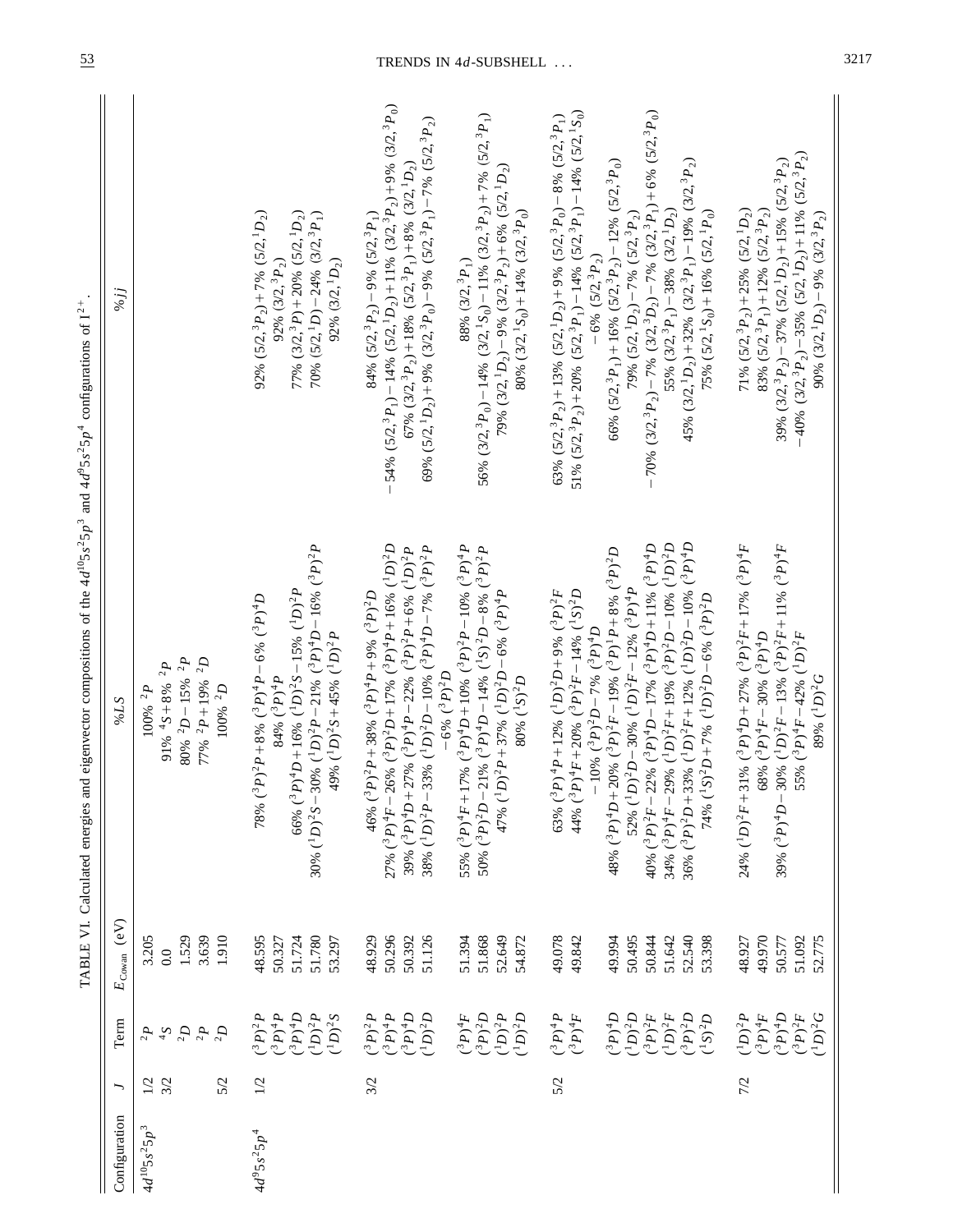TABLE VII. Theoretical and experimental energies, calculated linewidths, and *gf* values and relative intensities (based on peak heights) of the most intense  $4d^{10}5s^25p^3-4d^95s^25p^4$  transitions observed in the spectrum of  $I^+$ .

| Transition                               | $E_{\text{Cowan}}$<br>(eV) | gf    | $\Gamma_{\rm HF}$<br>(meV)               | $E_{\rm obs}$<br>(eV) | $\boldsymbol{I}$ | Transition                                 | $E_{\text{Cowan}}$<br>(eV) | gf    | $\Gamma_{\rm HF}$<br>(meV) | $E_{\rm obs}$<br>(eV) | $\boldsymbol{I}$ |
|------------------------------------------|----------------------------|-------|------------------------------------------|-----------------------|------------------|--------------------------------------------|----------------------------|-------|----------------------------|-----------------------|------------------|
| $^{2}P_{1/2}$ $({}^{3}P)^{2}P_{1/2}$     | 45.576                     | 0.022 | 42                                       |                       |                  | ${}^{4}S_{3/2}({}^{3}P)^{4}P_{5/2}$        | 49.078                     | 0.823 | 102                        |                       |                  |
| $^{2}P_{3/2}({}^{1}D)^{2}D_{5/2}$        | 46.856                     | 0.028 | 76                                       |                       |                  | ${}^{2}D_{5/2}({}^{3}P){}^{2}F_{7/2}$      | 49.182                     | 1.979 | 55                         | 49.16                 | 100              |
| ${}^{2}P_{1/2}({}^{3}P)^{4}D_{3/2}$      | 47.358                     | 0.045 | 46                                       |                       |                  |                                            |                            |       |                            |                       |                  |
|                                          |                            |       |                                          |                       |                  | ${}^{2}D_{5/2}({}^{1}D)_{3/2}$             | 49.216                     | 0.037 | 39)                        |                       |                  |
| $^{2}D_{3/2}({}^{3}P)^{2}P_{3/2}$        | 47.400                     | 0.050 | 42                                       |                       |                  | $^{2}D_{3/2}({}^{3}P)^{2}F_{5/2}$          | 49.314                     | 0.412 | 73                         | 49.44                 | 70               |
| ${}^{2}D_{3/2}({}^{3}P)^{4}P_{5/2}$      | 47.548                     | 0.079 | $102\,$                                  | 47.50                 | 10               |                                            |                            |       |                            |                       |                  |
|                                          |                            |       |                                          |                       |                  | $-(^1D)^2D_{3/2}$                          | 49.596                     | 0.066 | 39'                        |                       |                  |
| $^{2}P_{3/2}$ $({}^{3}P)^{4}F_{3/2}$     | 47.755                     | 0.039 | 47                                       |                       |                  | ${}^{2}P_{3/2}$ - $({}^{1}D)^{2}S_{1/2}$   | 49.656                     | 0.184 | 20                         |                       |                  |
| $^{2}D_{3/2}({}^{3}P)^{4}F_{3/2}$        | 47.933                     | 0.021 | 59                                       |                       |                  | ${}^{2}D_{5/2}({}^{1}D){}^{2}F_{5/2}$      | 49.737                     | 0.220 | 49                         | 49.89                 | 10               |
| $-(3P)^4D_{5/2}$                         | 48.084                     | 0.033 | 55                                       |                       |                  | ${}^{2}P_{3/2}$ - $({}^{1}S)^{2}D_{5/2}$   | 49.759                     | 0.487 | 59                         |                       |                  |
| ${}^{2}P_{1/2}({}^{1}D){}^{2}D_{3/2}$    | 48.094                     | 0.143 | 39                                       |                       |                  |                                            |                            |       |                            |                       |                  |
|                                          |                            |       |                                          |                       |                  | ${}^{2}D_{3/2}({}^{3}P)^{4}F_{3/2}$        | 49.864                     | 0.083 | 47 <sup>°</sup>            |                       |                  |
| ${}^{2}D_{3/2}$ $({}^{3}P)^{4}F_{5/2}$   | 48.313                     | 0.109 |                                          | 48.40                 | 10               | ${}^{4}S_{3/2}$ - $({}^{3}P){}^{4}D_{5/2}$ | 49.994                     | 0.103 | 55                         | 49.95                 | 20               |
| $-(3P)^4D_{5/2}$                         | 48.464                     | 0.195 | $\begin{bmatrix} 59 \\ 55 \end{bmatrix}$ |                       |                  | ${}^{2}D_{3/2}({}^{1}D){}^{2}F_{5/2}$      | 50.117                     | 0.023 | 49                         |                       |                  |
| ${}^{2}D_{5/2}({}^{1}D){}^{2}D_{5/2}$    | 48.585                     | 0.153 | $76^\circ$                               |                       |                  | ${}^{4}S_{3/2}({}^{3}P)^{4}P_{3/2}$        | 50.296                     | 0.053 | 65                         |                       |                  |
| ${}^{4}S_{3/2}$ - $({}^{3}P)^{2}P_{1/2}$ | 48.604                     | 0.046 | 42                                       | 48.60                 | 25               |                                            |                            |       |                            |                       |                  |
| ${}^{2}P_{1/2}$ - ${}^{1}D^{2}S_{1/2}$   | 48.747                     | 0.168 | $20\,$                                   |                       |                  | $-(3P)^4P_{1/2}$                           | 50.319                     | 0.247 | 88 <sup>°</sup>            |                       |                  |
| ${}^{2}D_{3/2}({}^{3}P)^{4}P_{3/2}$      | 48.766                     | 0.247 | $65 \mid$                                |                       |                  | $^{2}D_{3/2}({}^{3}P)^{2}D_{3/2}$          | 50.339                     | 0.049 | 53                         | 50.51                 | 50               |
|                                          |                            |       |                                          |                       |                  | ${}^{4}S_{3/2}({}^{3}P)^{4}D_{3/2}$        | 50.392                     | 0.152 | $46 \vert$                 |                       |                  |
| $-(3P)^4P_{1/2}$                         | 48.790                     | 0.029 | 88                                       |                       |                  |                                            |                            |       |                            |                       |                  |
| $^{2}P_{3/2}$ - $(^{3}P)^{2}D_{5/2}$     | 48.811                     | 0.667 | 57                                       |                       |                  | $-(^1D)^2D_{3/2}$                          | 50.495                     | 0.028 | 76                         |                       |                  |
| $^{2}P_{3/2}$ - $(^{2}P)^{2}D_{3/2}$     | 48.830                     | 0.484 | 53                                       |                       |                  | ${}^{2}D_{5/2}({}^{1}D){}^{2}D_{3/2}$      | 50.739                     | 0.140 | 37                         |                       |                  |
|                                          |                            |       |                                          |                       |                  | $^{2}D_{3/2}({}^{3}P)^{2}D_{5/2}$          | 50.920                     | 0.082 | 57                         |                       |                  |
| ${}^{4}S_{3/2}$ - $({}^{3}P)^{2}P_{3/2}$ | 48.929                     | 0.369 | 62                                       |                       |                  | ${}^{4}S_{3/2}({}^{3}P)^{4}F_{3/2}$        | 51.394                     | 0.025 | 47                         |                       |                  |
| ${}^{2}D_{5/2}({}^{3}P){}^{2}F_{5/2}$    | 48.934                     | 0.239 | 73                                       | 49.08                 | 50               | ${}^{2}D_{5/2}({}^{1}S){}^{2}D_{5/2}$      | 51.488                     | 0.058 | 59                         |                       |                  |
| ${}^{2}D_{3/2}({}^{1}D){}^{2}D_{5/2}$    | 48.965                     | 0.390 | 76                                       |                       |                  | ${}^{2}D_{1/2}({}^{1}S){}^{2}D_{3/2}$      | 51.820                     | 0.049 | 30                         |                       |                  |
| ${}^{2}P_{3/2}$ - $({}^{1}D)^{2}P_{3/2}$ | 49.011                     | 0.353 | 37 <sub>2</sub>                          |                       |                  |                                            |                            |       |                            |                       |                  |

in the latter it is predicted as 8%  $I^{2+}$  + 57% I + 33% I. To observe I<sup>+</sup> at maximum concentration requires  $T_e$ =4.0 eV while  $I^{2+}$  requires 5.5 eV, both of which are considerably greater than the values deduced from excited-state distributions. Furthermore, the fact that  $I^{2+}$  absorption was obtained in the photographic spectra at delays  $> 50$  ns indicates that the ion ratios of Fig. 4 should be biased in favor of higher  $\zeta$  constituents. If, however, one assumes a lower average  $n_e$ , which is definitely the case away from the target surface and after the plasma priming pulse has ceased, then for a given  $T_e$ , the average  $\zeta$  is higher because of the decrease in the three-body recombination rate [Fig.  $4(b)$ ]. In the collisional-radiative plasma regime collisional ionization is balanced by three-body recombination and radiative decay and the latter becomes the dominant deexcitation mechanism for  $n_e$ <10<sup>19</sup> cm<sup>-3</sup> as the equilibrium tends towards coronal.

#### **B.**  $4d \rightarrow 6p$  **transitions**

The  $4d \rightarrow np$ ,  $n > 5$  spectrum was found by Nahon and Morin  $\lceil 7 \rceil$  to consist of a group of resonances in the 55– 59-eV spectral region, about half of which lie above the  $4d<sup>2</sup>D<sub>5/2</sub>$  threshold at 57.42 eV. They made no attempt at detailed assignments but found a similar proximity of the first  $3d^95p$  resonance in bromine to the  $3d^{92}D_{5/2}$  limit. This situation contrasts with the rare gases where the first level is well below threshold and a well-developed Ryberg series is observed. In the present case features were again obtained in the spectrum of neutral iodine and are presented in Fig. 5. The earlier data displayed five well-resolved peaks with evidence of further substructure when recorded at a photon band pass of 0.13 eV. In the present case a systematic shift of approximately 0.4 eV towards lower energy is observed. Moreover, the fourth peak resolves into two further features while an additional weak resonance was noted at 55.87 eV and some others were obtained at higher energy. In order to identify these lines calculations were performed for  $4d \rightarrow np$  transitions using  $4d^9 5s^2 [5p^6 + 5p^5 (6p + 7p)$  $+8p+9p+10p+4f$ ] as an excited-state basis. From these calculations it was possible to make the assignments listed in Table IX. Although the calculations predict well in excess of 400 lines extending from 54.2 past 60 eV, consideration of only the strongest transitions, those with  $gf > 10^{-3}$  involving  $^{2}P_{3/2}$  excitation only successfully reproduce the strongest observed lines. In each case all of these features are seen to consist of blends of more than one transition while the pre-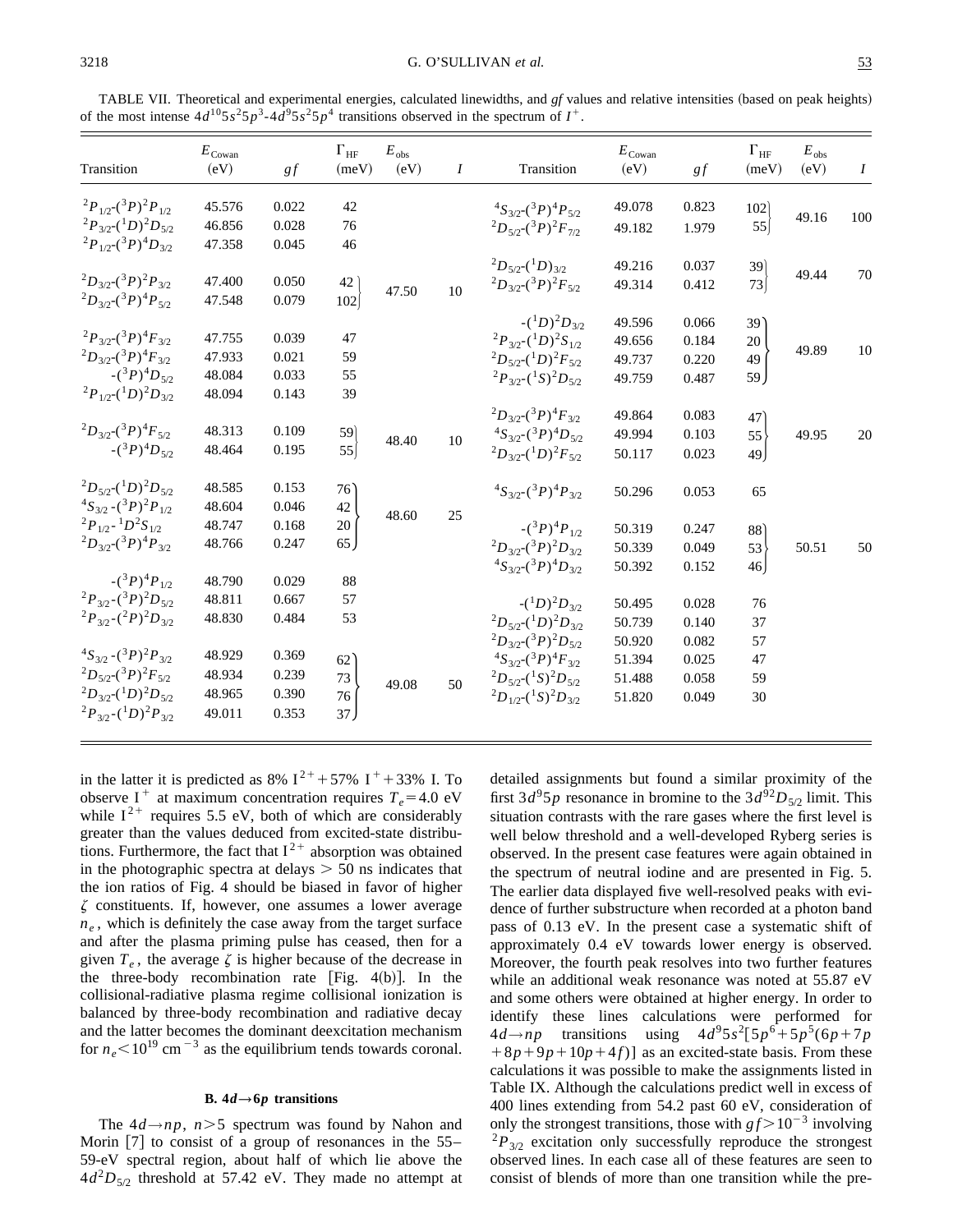| $\boldsymbol{J}$ | Term             | Process D1 | Process D <sub>2</sub> | Lifetime (fs) | $\Gamma$ (eV) |
|------------------|------------------|------------|------------------------|---------------|---------------|
| 1/2              | $({}^{3}P)^{2}P$ | 0.239      | 0.761                  | 98            | 0.042         |
|                  | $({}^{3}P)^{4}P$ | 0.479      | 0.521                  | 47            | 0.088         |
|                  | $({}^{3}P)^{4}D$ | 0.399      | 0.601                  | 222           | 0.019         |
|                  | $(^1D)^2P$       | 0.058      | 0.942                  | 134           | 0.031         |
|                  | $(^{1}D)^{2}S$   | 0.446      | 0.554                  | 207           | 0.020         |
| 3/2              | $({}^{3}P)^{2}P$ | 0.396      | 0.604                  | 66            | 0.062         |
|                  | $({}^3P)^4P$     | 0.349      | 0.551                  | 64            | 0.065         |
|                  | $({}^{3}P)^{4}D$ | 0.266      | 0.735                  | 90            | 0.046         |
|                  | $(^{1}D)^{2}D$   | 0.347      | 0.653                  | 106           | 0.039         |
|                  | $({}^3P)^4F$     | 0.229      | 0.771                  | 187           | 0.047         |
|                  | $({}^{3}P)^{2}D$ | 0.466      | 0.534                  | 78            | 0.053         |
|                  | $(^{1}D)^{2}P$   | 0.413      | 0.587                  | 112           | 0.037         |
|                  | $(^{1}S)^{2}D$   | 0.457      | 0.543                  | 139           | 0.030         |
| 5/2              | $({}^{3}P)^{4}P$ | 0.474      | 0.526                  | 41            | 0.102         |
|                  | $({}^3P)^4F$     | 0.224      | 0.776                  | 70            | 0.059         |
|                  | $({}^{3}P)^{4}D$ | 0.290      | 0.710                  | 75            | 0.055         |
|                  | $(^{1}D)^{2}D$   | 0.439      | 0.561                  | 54            | 0.076         |
|                  | $({}^3P)^2F$     | 0.418      | 0.582                  | 57            | 0.073         |
|                  | $(^{1}D)^{2}F$   | 0.295      | 0.705                  | 85            | 0.049         |
|                  | $({}^{3}P)^{2}D$ | 0.552      | 0.448                  | 72            | 0.057         |
|                  | $(^{1}S)^{2}D$   | 0.515      | 0.485                  | 74            | 0.059         |
| 7/2              | $(^{1}D)^{2}F$   | 0.112      | 0.888                  | 71            | 0.058         |
|                  | $({}^3P)^4F$     | 0.112      | 0.888                  | 74            | 0.055         |
|                  | $({}^{3}P)^{4}D$ | 0.141      | 0.859                  | 88            | 0.047         |
|                  | $({}^3P)^2F$     | 0.585      | 0.414                  | 33            | 0.133         |
|                  | $(^{1}D)^{2}G$   | 0.183      | 0.817                  | 115           | 0.041         |

TABLE VIII. Theoretical relative decay probabilities, lifetimes, and autoionizing linewidths of the  $4d^95s^25p^{52s+1}L_J$  levels of  $I^{2+}$ .

dicted energy is approximately 0.15 eV too low. The weak previously unreported feature noted at 55.87 eV was found to arise from  ${}^{2}P_{1/2}$  excitation. The assignments for the additional weak structures past 57.75 eV are somewhat tentative since the predicted  $gf$  values are very sensitive to the choice of basis. Inclusion of extra *p* or *f* states leads to some redistribution of oscillator strength between different transitions in this region.

Combet-Farnoux  $[22]$  has addressed the decay mechanism of excited  $4d^95s^25p^5np$  states and concluded that direct autoionization in which the 6*p* electron acts as a spectator or is involved in a shakeup process is the most important route for decay to the  $4d^{10}5s^25p^36p$ , while second-step autoionization is only weakly possible. Decay to the  $4d^{10}5s5p^46p$ can be followed by further autoionization in which the 6*p* electron can participate. As *n* increases the production of doubly charged ions becomes more probable by two-electron shakeoff in which both the Rydberg and a 5*p* electron are simultaneously ejected. It should be noted, however, that in analogous 3*d* excitation spectra the  $3d^9n$ *l* linewidths remained essentially constant  $[23]$  with increasing *n*, which contrasts with the theoretical predictions of Fano and Cooper [24]. Hayashi *et al.* [25] have attributed this to the increased importance of shakeoff with increasing *n*, which essentially compensates for the decrease in the direct autoionization rate. No attempt was made to calculate linewidths, but a synthetic spectrum in which each transition was assigned an artificial width of 0.1 eV was constructed. An excited-state  $^{2}P_{1/2}$  population of 20% was also assumed. The comparison between the spectrum and the experimental data is presented in Fig. 5.

From the  $I^+$  and  $I^{2+}$  calculations, the approximate energies of the strongest  $4d \rightarrow 6p$  features in these ions were deduced. Only two broad features centered at 60.77 and 61.21 eV have an intensity comparable to that of the neutral lines, since the  $4d \rightarrow 6p$  multiplet is more complex and the available oscillator strength is divided across a larger number of lines. As a consequence, no further  $4d \rightarrow 6p$  transitions could be identified in the spectrum of  $I^+$  or  $I^{2+}$ .

## C.  $4d \rightarrow \varepsilon f$  transitions

## *1. Neutral iodine*

Without doubt, the most striking feature in the 4*d* photoabsorption spectrum of iodine in the present series of experiments is the  $4d \rightarrow \varepsilon f$  shape resonance. As already indicated, no discrete  $4d \rightarrow nf$  transitions are observed since the *nf* wave functions are eigenstates of the outer well of the bimo-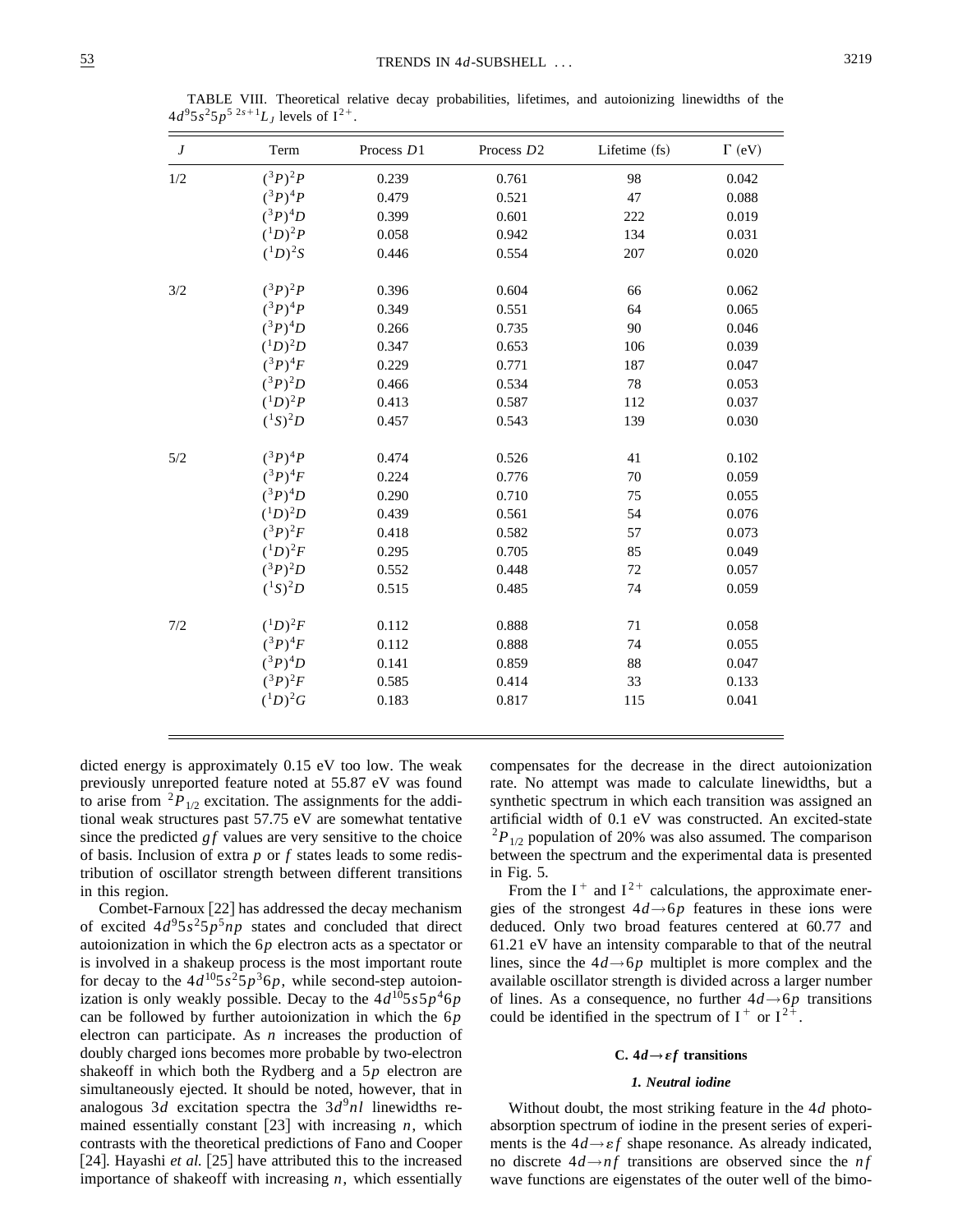| Ion         | Transition                                                      | $E_{\rm HF}$ (eV) | gf    | $E_{obs}$ (eV)  | $\boldsymbol{I}$ |
|-------------|-----------------------------------------------------------------|-------------------|-------|-----------------|------------------|
| $\mathbf I$ | $^{2}P_{3/2} \rightarrow 6p(^{1}D)^{2}P_{3/2}$                  | 55.199            | 0.002 |                 |                  |
|             | $6p(^1D)^2P_{1/2}$                                              | 55.222            | 0.003 |                 |                  |
|             | $6p({}^3P)^2P_{3/2}$                                            | 55.263            | 0.002 | 55.36-55.52     | 10               |
|             | $6p(^3D)^2D_{5/2}$                                              | 55.300            | 0.007 |                 |                  |
|             | $6p({}^3F)^2D_{5/2}$                                            | 55.438            | 0.017 |                 |                  |
|             | $^{2}P_{1/2}$ $\rightarrow$ 6p( $^{3}D)^{2}P_{1/2}$             | 55.639            | 0.004 |                 |                  |
|             | $6p(^3D)^2D_{1/2}$                                              | 55.677            | 0.002 | 55.87           | 2                |
|             | $6p({}^3F)^4D_{3/2}$                                            | 55.741            | 0.010 |                 |                  |
|             | ${}^{2}P_{3/2}$ $\rightarrow$ 6p( ${}^{1}P$ ) ${}^{2}S_{1/2}$   | 55.971            | 0.002 |                 |                  |
|             | $6p(^1P)^2P_{1/2}$                                              | 56.016            | 0.002 | 56.16           | 3                |
|             | $6p(^1P)^2P_{3/2}$                                              | 56.035            | 0.001 |                 |                  |
|             | ${}^{2}P_{3/2}$ $\rightarrow$ $7p({}^{1}D){}^{2}P_{3/2}$        | 56.414            | 0.001 |                 |                  |
|             | $6p(^3D)^4P_{3/2}$                                              | 56.500            | 0.005 |                 |                  |
|             | $6p(^1F)^2D_{3/2}$                                              | 56.222            | 0.001 | 56.73           | 4                |
|             | ${}^{2}P_{3/2}$ $\rightarrow$ 6p( ${}^{3}F$ ) ${}^{4}D_{5/2}$   | 56.654            | 0.004 |                 |                  |
|             | $6p({}^3F)^4F_{3/2}$                                            | 56.681            | 0.003 |                 |                  |
|             | $^{2}P_{3/2} \rightarrow 6p(^{3}P)^{2}D_{5/2}$                  | 56.924            | 0.002 |                 |                  |
|             | $8p(^3D)^2P_{3/2}$                                              | 56.929            | 0.001 | 57.05           | 4                |
|             | ${}^{2}P_{3/2}$ $\rightarrow$ 6p( ${}^{3}P$ ) ${}^{4}D_{3/2}$   | 57.058            | 0.003 |                 |                  |
|             | $8p(^{3}F)^{2}D_{5/2}$                                          | 57.064            | 0.004 | 57.26           | 4                |
|             | $6p(^3D)^2F_{5/2}$                                              | 57.106            | 0.001 |                 |                  |
|             | ${}^{2}P_{3/2} \rightarrow 9p({}^{3}F){}^{2}D_{5/2}$            | 57.291            | 0.005 |                 |                  |
|             | $\rightarrow$ 6p( ${}^1F$ ) <sup>2</sup> D <sub>5/2</sub>       | 57.404            | 0.008 | 57.61           | 4                |
|             | $\rightarrow$ 6p( <sup>3</sup> P) <sup>4</sup> D <sub>1/2</sub> | 57.457            | 0.002 |                 |                  |
|             | ${}^{2}P_{3/2}$ $\rightarrow$ $7p({}^{3}D){}^{4}D_{3/2}$        | 57.750            | 0.001 | 57.93           | 2                |
|             | ${}^{2}P_{3/2}$ $\rightarrow$ $7p({}^{3}D){}^{4}D_{1/2}$        |                   | 0.001 | 58.45           |                  |
|             |                                                                 | 58.306            |       |                 | 1                |
|             | $^{2}P_{3/2} \rightarrow 8p(^{3}P)_{5/2}^{b}$                   | 58.650            | 0.001 | 58.80           | $\mathbf{1}$     |
|             | $8p(^3P)^2D_{5/2}$                                              | 58.668            | 0.001 |                 |                  |
| $I^+$       | ${}^{2}P_{2} \rightarrow 6p({}^{3}P){}^{3}P_{2}$                | 60.898            | 0.010 |                 |                  |
|             | $6p(^{3}P)^{5}P_{3}$                                            | 60.951            | 0.009 | $60.66 - 60.88$ | 4                |
|             | $6p(^{3}P)^{3}D_{3}$                                            | 60.996            | 0.030 |                 |                  |
|             | $\rightarrow$ 6p( <sup>3</sup> P) <sup>5</sup> S <sub>2</sub>   | 61.189            | 0.010 |                 |                  |
|             | $6p(^{3}P)^{5}P_{2}$                                            | 61.239            | 0.008 |                 |                  |
|             | $6p(^{3}P)^{5}P_{3}$                                            | 61.249            | 0.007 | $61.02 - 61.32$ | 4                |
|             | $6p(^3P)^1P_1$                                                  | 61.272            | 0.017 |                 |                  |
|             | $6p(^3P)^5D_3$                                                  | 61.280            | 0.024 |                 |                  |
|             | $6p(^{3}P)^{3}P_2$                                              | 61.379            | 0.025 |                 |                  |

TABLE IX. Predicted and observed energies of the most intense<sup>a</sup>  $4d \rightarrow np$  transitions in the spectra of neutral and singly ionized iodine.

<sup>b</sup>Leading eigenvector quoted in each case.

<sup>&</sup>lt;sup>a</sup>For neutral iodine only transitions with  $gf > 0.001$  are listed, while for I<sup>+</sup> only those with  $gf > 0.005$  are included.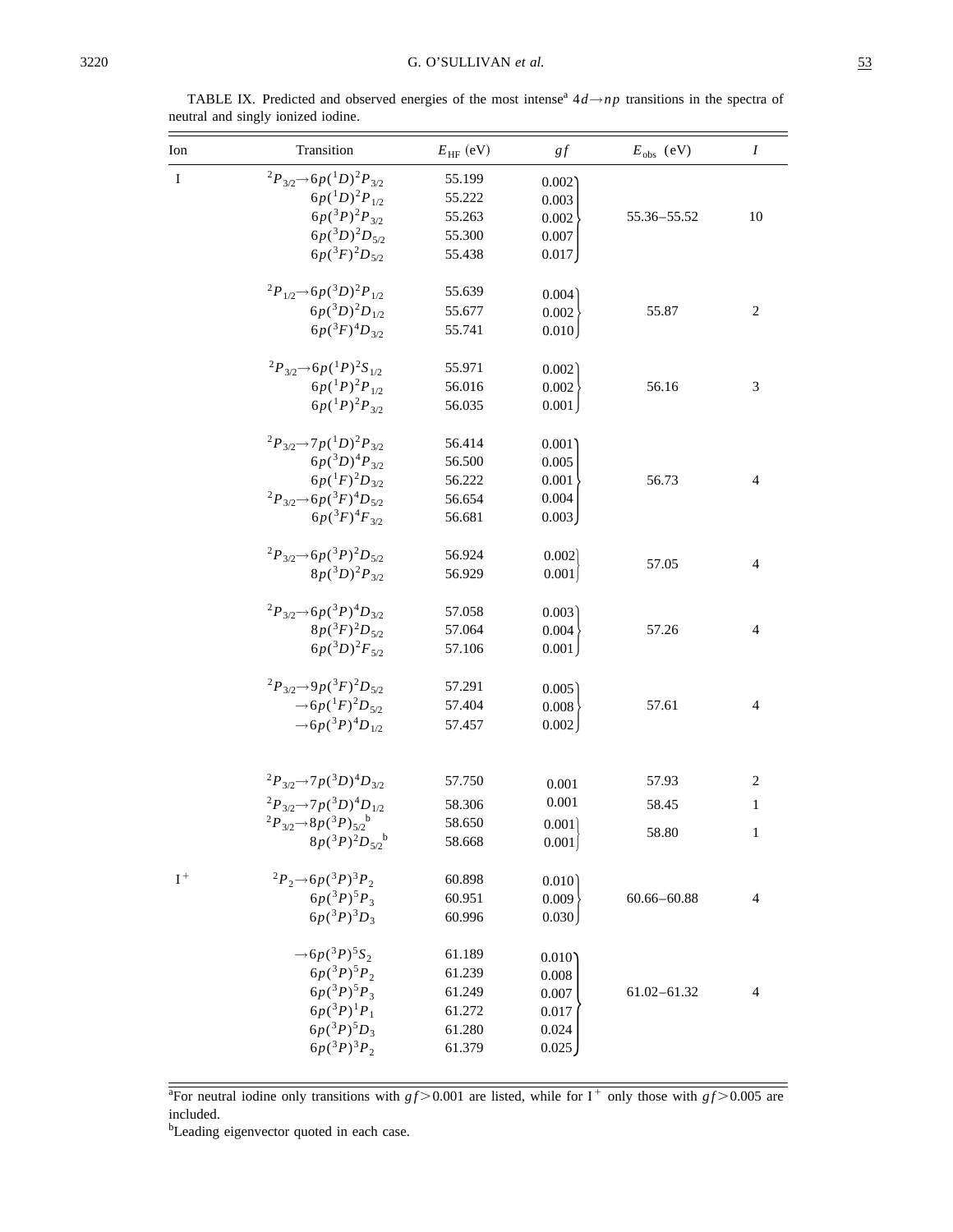

FIG. 3. (a) Theoretical contributions due to the individual terms of the  $4d^{10}5s^25p^3$  configuration to the  $4d \rightarrow 5p$  photoabsorption cross section of  $I^{2+}$ . (b) Relative contributions of the individual terms weighted as expected for a 2-eV plasma and summed.  $(c)$ Comparison between theoretical and experimental spectra.

dal centrifugal potential, are essentially hydrogenic, and have effectively zero overlap with the 4*d* core function and  $\langle nf|r|4d\rangle \cong 0$ . In the case of neutral iodine the resonance was found to peak at 91 or 34 eV above threshold, have a full width at half maximum  $(FWHM)$  of 38 eV, and a maximum cross section of  $6.5$  Mb  $[8]$ . Theoretical calculations by Combet-Farnoux and Ben Amar [26] performed in an *LS* coupling scheme using the coupled-channels method  $[27]$ give a description of the 4*d* photoabsorption which is almost identical to that of xenon. For xenon the  $4d \rightarrow \varepsilon f$  maximum occurs 32 eV above threshold, has a cross section of 22 Mb, and has a FWHM of 39 eV  $[28]$ , all of which have been reproduced almost exactly by theory  $\left|29\right|$  when multielectron processes, core relaxation, and intershell coupling effects are allowed for. In contrast, the predicted cross section of iodine, 30 Mb, is much larger than the experimental one. The anomalously low value of the integrated oscillator strength



FIG. 4. Ion stage distributions for different values of electron temperature in an iodine plasma at electron densities of  $2 \times 10^{21}$ cm<sup>-3</sup> (top) and  $1\times10^{19}$  cm<sup>-3</sup> (bottom). (i) Conditions of photographic experiment. (ii) Conditions of photoelectric experiment.



FIG. 5. Comparison between theory and experiment for the  $4d \rightarrow 6p$ , 7*p*, etc., transitions in neutral iodine. Note the spectra agree best if the theoretical spectrum is shifted by  $\sim 0.15$  eV towards higher energy.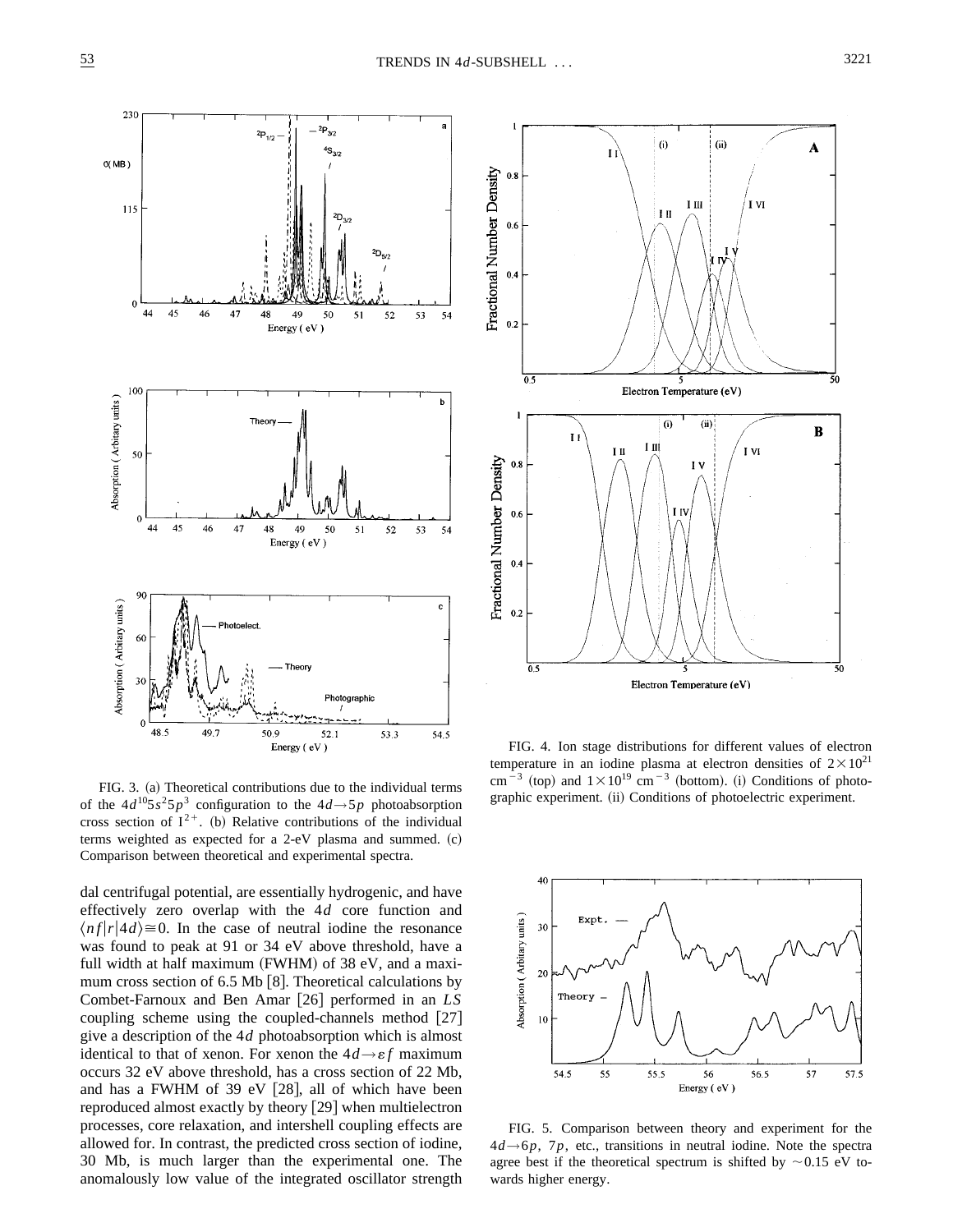

FIG. 6. Experimental spectra of (a) neutral iodine, (b)  $I^+$ , and (c)  $I^{2+}$  in the  $4d \rightarrow \varepsilon f$  region recorded with the photoelectronic detection system. Note that the spectrum in (c) contains contributions from  $I^+$  and  $I^{3+}$  also (see text).

of the iodine resonance by comparison with xenon, cesium, barium, and the lower-*Z* lanthanides has also been noted from studies on  $I_2$  [13] and CH<sub>3</sub>I [30,31], where absorption in the 90-eV region is completely dominated by the iodine 4*d* electrons. In the present work, spectra were recorded using the electronic detection system at interlaser time delays of 50, 120, and 400 ns (Fig.  $6$ ). The longest time delay yielded a spectrum of neutral iodine with a peak at approximately 88 eV and a FWHM close to 35 eV [Fig.  $6(a)$ ]. Any minor differences between this profile and that deduced by Nahon *et al.* [8] can be attributed to the presence here of photoexcitation from the  $5s^25p^5{}^2P_{1/2}$  as well as the ground <sup>2</sup> $P_{3/2}$ . An attempt to calculate the 4*d*- $\epsilon f$  and  $\epsilon p$  continuum cross section was made using the Cowan code. Continuum radial wave functions for a range of  $\varepsilon l$  energies from 3 to 50 eV were derived and the  $\langle 4d(r)|r|\varepsilon l(r)\rangle$  matrix elements were evaluated. From these, the continuum photoionization cross sections can be calculated since  $[29]$ 

$$
\sigma(4d \rightarrow \varepsilon f) = 8 \pi \alpha a_0^2 (\varepsilon - \varepsilon_{4d}) |\langle 4d | r | \varepsilon f \rangle|^2,
$$
  

$$
\sigma(4d - \varepsilon p) = \frac{16\pi}{3} \alpha a_0^2 (\varepsilon - \varepsilon_{4d}) |\langle 4d | r | \varepsilon p \rangle|^2,
$$

where  $\varepsilon - \varepsilon_{4d}$  is the energy required to produce an electron with kinetic energy  $\varepsilon$  by 4*d* photoexcitation. The predicted peak lies at 60 eV, compared with the earlier calculated value of 100 eV  $[26]$ . The maximum predicted value for the  $4d \rightarrow \varepsilon f$  cross section is predicted as 48 Mb, which is too large, and the resonance profile is too narrow. These results are consistent with other theoretical predictions based on single-particle models  $[32]$ .

Since giant dipole resonances or shape resonances in the spectra of atoms and ions can be considered to be collective phenomena  $[33]$  where sharing of the excitation energy (and cooperative effects) can be invoked to describe their characteristic shapes a theoretical description must inherently be many-body in nature. Two such theoretical prescriptions are many-body perturbation theory  $[34]$  and the random-phase approximation with exchange  $[35]$ . Both have yielded significant insights into the origin and unique features of  $4d - \varepsilon f$  resonances. Yet another approach is the timedependent local-density approximation (TDLDA) as discussed by Zangwill and Soven [36]. The underlying idea is that the external electromagnetic field causes a timedependent polarization of the atomic-charge cloud resulting in an induced electromagnetic field. External and induced fields superimpose to yield an effective driving field to which the electrons responds independently. The photoabsorption cross section  $\sigma(\omega)$  is then obtained from the frequencydependent atomic polarizability  $\alpha(\omega)$  using  $\sigma(\omega) = 4\pi(\omega/c)$ Im[ $\alpha(\omega)$ ]. In our second set of calculations photoabsorption cross sections for atomic iodine and a number of its ions have been computed using the relativistic and nonrelativistic TDLDA codes DAVID  $[37]$  and GOLIATH [38]. Following the lead given by Nuroh *et al.* [39] for the Ba isonuclear sequence, we have made preliminary studies of the effect of increasing ionization on the  $4d \rightarrow f$  channel along the iodine isonuclear sequence. For neutral iodine a nonrelativistic calculation places the  $4d \rightarrow \varepsilon f$  peak at 96 eV and again overestimates the cross-section maximum as 27 Mb. The results of both these calculations are shown in Fig. 7, where they are compared directly to the experimental spectrum whose profile has been adjusted to agree with the previous experimentally derived peak  $[8]$ . Since the effective number of electrons participating in the photoabsorption pro-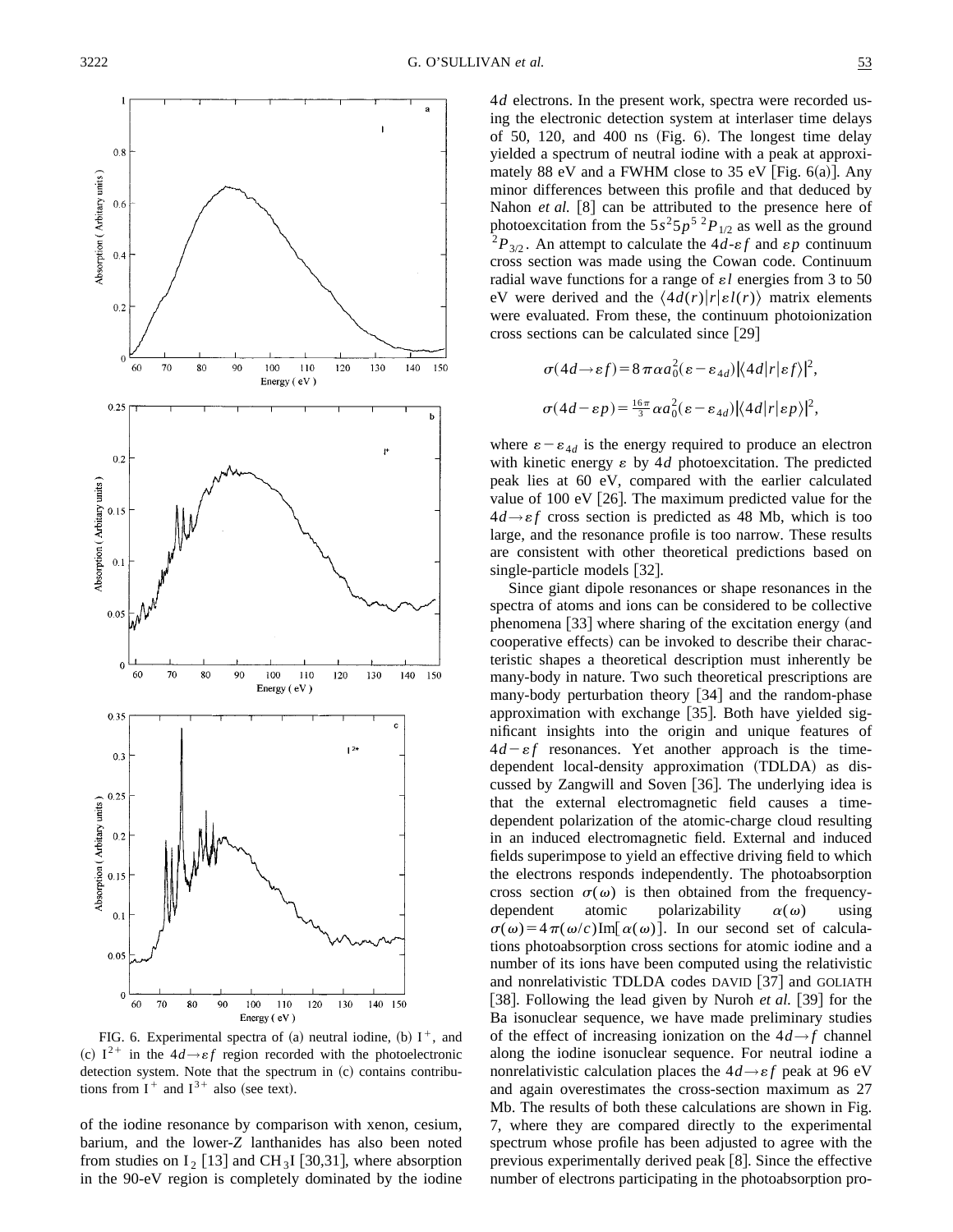

FIG. 7. Comparison between the experimental  $4d \rightarrow \varepsilon f$  spectrum of neutral iodine and the results of Hartree-Fock and TDLDA calculations. The experimental curve is fitted to the absolute cross section data of Nahon et al. [8].

cess is  $N_{\text{eff}} = \int (df/d\varepsilon) d\varepsilon$ , Nahon *et al.* [8] deduced a value of  $N_{\text{eff}}$ =3.2 for the iodine shape resonance from their photoelectron spectrum. For Xe and Te, by comparison,  $N_{\text{eff}}$ =11 and 9, respectively [40], so the anomalously low cross section cannot be solely due to the open 5*p* subshell. In the case of molecules and clusters environmental factors which conspire to produce strong symmetry effects can reduce continuum cross sections. It is known, for example, that the  $4d \rightarrow \varepsilon f$  resonance is predicted to be considerably reduced in Xe or Ba atoms trapped at the center of fullerene molecules  $[41]$ . In this reference the carbon atoms were modeled using time-dependent density-functional theory, which is essentially equivalent to TDLDA, as constituting a rigid electropositive spherically symmetric jellium shell whose presence causes the appearance of additional nodes in the wave functions of the scattering states which must be orthogonal to two bound *f* states of the jellium electron distribution. Since no such effects are plausible in an atomic system the origin of the discrepancy must remain unclear.

#### *2. Singly ionized iodine*

In Fig.  $6(b)$  the spectrum recorded at an interlaser time delay of 120 ns is seen to contain three well-resolved peaks at 71.68, 73.81, and 75.84 eV as well as other structures extending downwards to 60 eV. Since 4*d*-5*p* transition in  $I^+$  are observed under these conditions, these features are attributed to  $I^+$  and the spectrum is a mixture of I and  $I^+$ . The earlier Cowan code calculations with the extended excited-state basis predict that strong lines should be observed in the 60–70-eV region as a result of  $4d^{10}5s^25p^4 \rightarrow 4d^95s^25p^4nf$  excitation. The individual  $4d<sup>9</sup>nf$  terms are so highly mixed in the basis used that the choice of *n* is rather arbitrary. The importance of such hybridization was first noted in an early theoretical work on  $Ba^{2+}$  [42]. The lines do indeed form into a number of relatively sharp features when transitions from the differing ground configurations terms are summed using the same ratios as best reproduced the  $4d \rightarrow 5p$  profiles. However, they appear to be shifted downwards by 10 eV in energy. The TDLDA calculations also predict some discrete structure near 66 eV with a strong peak dominating the continuum cross section at 96 eV. The experimental value for this peak is 89 eV. The results of both of these calculations are presented in Fig. 8, where they can be compared directly with the experimental profile. In particular the TDLDA gives a very good fit to the observed spectrum above 100 eV. The cross section of the TDLDA spectrum is again questionable in view of the situation for neutral iodine.

## *3. Doubly ionized iodine*

In the spectrum of Fig.  $6(c)$  recorded at the shortest time delay the  $I^+$  features are still evident but additional strong lines appear due to photoabsorption in higher stages. Indeed, this behavior bears a striking similarity to observed change in the  $4d \rightarrow nf$ ,  $\epsilon f$  cross section in progressing from Ba to  $Ba^{2+}$ , [42,43] which along with lanthanum is the only element for which *f* wave collapse with increasing ionization has been studied experimentally. In Ba<sup>2+</sup> there is still considerable continuum absorption but a major part of the oscillator strength has shifted into the bound region. It has been interpreted as arising from the collapse of the  $4f$  wave function from the outer well, where it is an eigenstate in neutral barium, to the core region as the centrifugal barrier decreases with increasing ionization and the  $\langle 4d|r|nf\rangle$  dipole-matrix elements increase as a consequence. With increasing ionization the calculations predict that the oscillator strength will eventually concentrate in the  $4d^{10}\rightarrow 4d^94f(^{1}P_1)$  transition [44,45] since the centrifugal barrier disappears, the  $l=3$  potential well becomes deeper and narrower and the *nf* levels separate in energy. In the  $Ba^{2+}$  spectrum four lines of almost equal intensity are observed. The theoretical approach that agrees best with observation has been reported by Clarke  $[46]$ , who used a multiconfiguration intermediate coupling HF calculation with some correlation in the initial and final states and identified the strongest lines as  $4d^{10}\rightarrow 4d^94f, 5f, 6f$ , and  $7f^{1}P_1$  transitions. Subsequently Hansen *et al.* [47] showed that the sharpness of the features is a consequence of the fact that the  $4f$  orbital is only partially collapsed in the  $4f<sup>1</sup>P$  state, and that in the isoelectronic ion La<sup>3+</sup> where the 4 $f<sup>1</sup>P$  is collapsed the autoionization width is of the order of 1–2 eV. The nonradiative relaxation of the 4*d* hole leading to 5*p* autoionization is determined by the electrostatic  $R^k(4f5p, 4de1)$  integral whose magnitude depends on the degree of 4f collapse. More recently, the linewidth of the  $4d^9 4f^1 P$  state has been determined experimentally as approximately  $2.0 \text{ eV}$  [48].

The Cowan code calculations performed for the  $4d^{10}5s^25p^3 \rightarrow 4d^95s^25p^3(np+mf+ \epsilon p+\epsilon f)$  excitations which were used to interpret the  $4d \rightarrow 5p$  data predict the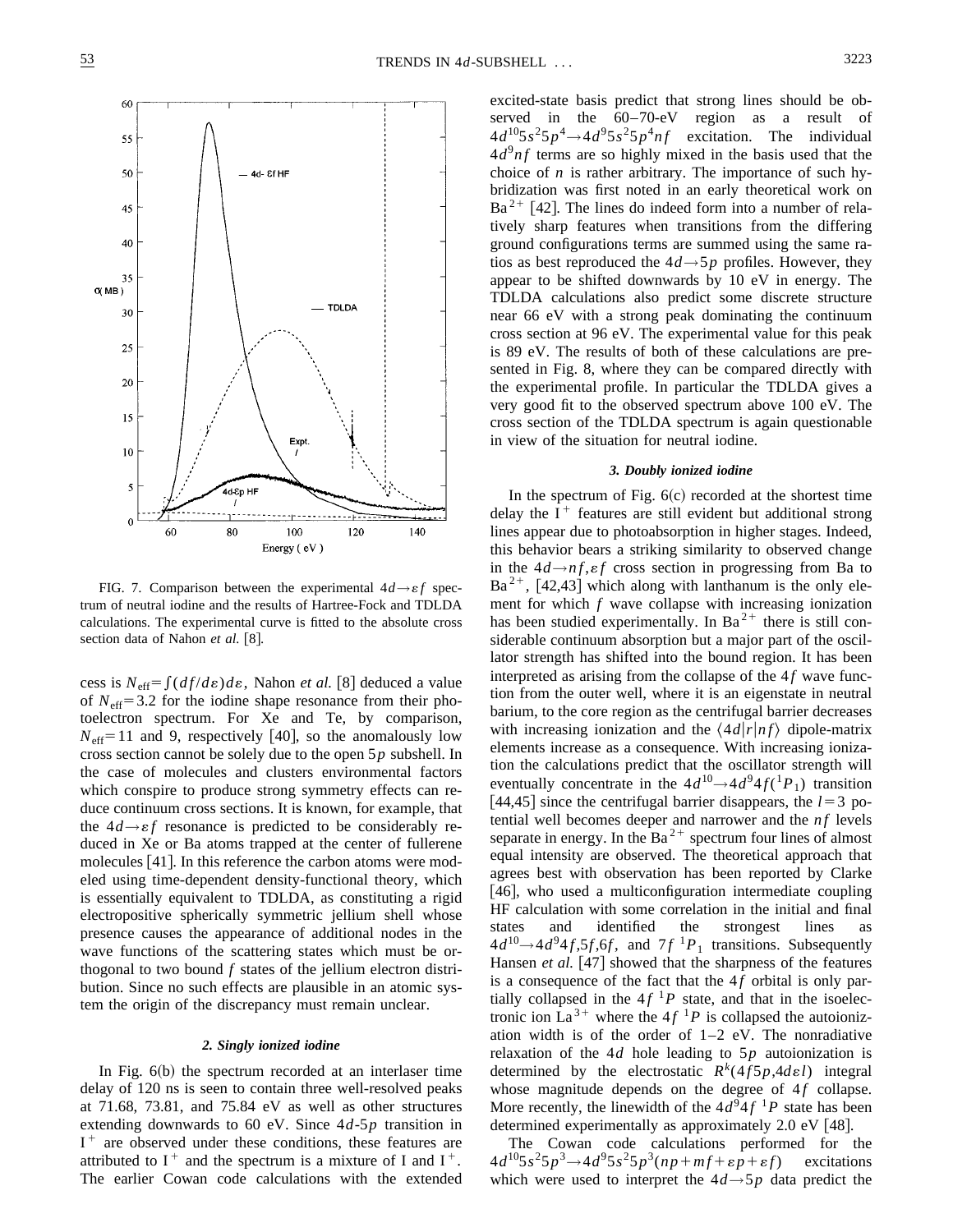

FIG. 8. Comparison between the experimental  $4d \rightarrow nf$ ,  $\epsilon f$ spectrum of  $I^{2+}$  and the results of HF (discrete spectrum) and TDLDA calculations. The experimental spectrum was arbitrarily fitted to give best agreement with the TDLDA results.

existence of a single intense feature near 82 eV. Moreover, the presence of absorption from excited terms of the ground configuration only extends the width of this feature by approximately 0.4 eV and gives no additional strong lines. The strongest contributing transitions along with their positions and *g f* values are listed in Table X while their population weighted sum is shown in Fig. 9. In constructing this figure the autoionizing linewidths were not explicitly calculated but each line is given an artificial linewidth of 0.25 eV in order to compare with experimental data. Moreover, the validity of such theoretical data is questionable since, as already pointed out, the shakeoff probability is known to increase as the  $4d^{-1}$  limit is approached and has been shown by Nagata *et al.* [49] to be responsible for approximately 33% of the total nonradiative decay at the higher energy end of the  $4d \rightarrow nf$  region in cesium. It should also be noted that the *nf LS* term labels used in Table X correspond to leading eigenvectors in each case and is strongly dependent on the choice of basis used. In the case cited, bound *n f* states up to  $n=10$  were implicitly included. Increasing the basis set up to  $m=16$  led to a new set of labels and also shifted the feature towards higher energy. However, the overall profile was unaffected and in particular no additional structure was predicted to lie on the high-energy side in any of these calculations. Based on all of these data we associate the intense single feature at 77.2 eV with discrete  $4d \rightarrow f$  absorption in  $I^{2+}$ . Its sharpness indicates that the 4*f* wave function is again only partially collapsed in  $I^{2+}$ . This conclusion is strongly borne out by the TDLDA results, which show a strong shape resonance peaking at 96 eV as before with an intense single feature at 78.7 eV, which almost coincides with observation and some weaker discrete structure between 70 and 76 eV (Fig. 9), so even at  $I^{2+}$  the *ab initio* manybody predictions are more accurate.

# **D. Higher ion stages**

The assignment of the intense feature at 77.5 eV to  $I^{2+}$ leaves the problem of identifying the remaining features at 81.2., 83.2, 85.3, and 87.3 eV. The nonrelativistic TDLDA calculation for  $I^{3+}$  (Fig. 10) predicts three intense resonances close to 79.5, 85, and 87 eV. Because of their enormous oscillator strength only a tiny population of  $I^{3+}$ , too small to lead to any detectable  $4d \rightarrow 5p$  transitions, would be sufficient to observe these features. The calculations also predict a large cross section ( $\sim$ 24 Mb) for  $4d \rightarrow \varepsilon f$  transitions at the  $4d^{-1}$  threshold. In  $I^{4+}$ , the TDLDA calculations predict that an intense single feature should be observed at 102 eV and the continuum cross section is still high at threshold, indicating that the  $4f$  state is not yet fully localized in the core region as the transfer of oscillator strength from  $\epsilon f$  to 4f which should accompany 4f collapse is not yet complete. At  $I^{7+}$  the entire *nf* series become bound nonautoionizing states and further calculations show that the  $4d \rightarrow \varepsilon f$  cross section is finally reduced to a value of a few Mb at this point and the spectrum becomes more ''singleparticle'' in nature. This behavior is consistent with that already reported for  $4d \rightarrow 4f$  transitions in Xe. The transfer of oscillator strength to the  $4d \rightarrow 4f$  transition is essentially complete at  $Xe^{\delta^+}$  and the *gf* value essentially stabilizes past this stage  $[50]$ .

## **IV. CONCLUSION**

The 4*d* photoabsorption spectra of I,  $I^+$ , and  $I^{2+}$  have been observed in the 45–150-eV spectral region using the DLP technique. Calculations with the Cowan suite of programs were successful in accounting for all of the observed discrete structure which arises from 4*d*→5*p* transitions at the low-energy end and  $4d \rightarrow nf$  transitions occurring just below the 4*d* threshold in  $I^+$  and  $I^{2+}$ . 4*d*→6*p* lines of I



FIG. 9. Comparison between the experimental  $4d \rightarrow nf$ ,  $\epsilon f$ spectrum of  $I^{2+}$  and the results of HF (discrete spectrum) and TDLDA calculations. The experimental spectrum was arbitrarily fitted to give best agreement with the TDLDA results. It should be noted that the experimental spectrum also contains some contributions from  $I^+$  and  $I^{3+}$ .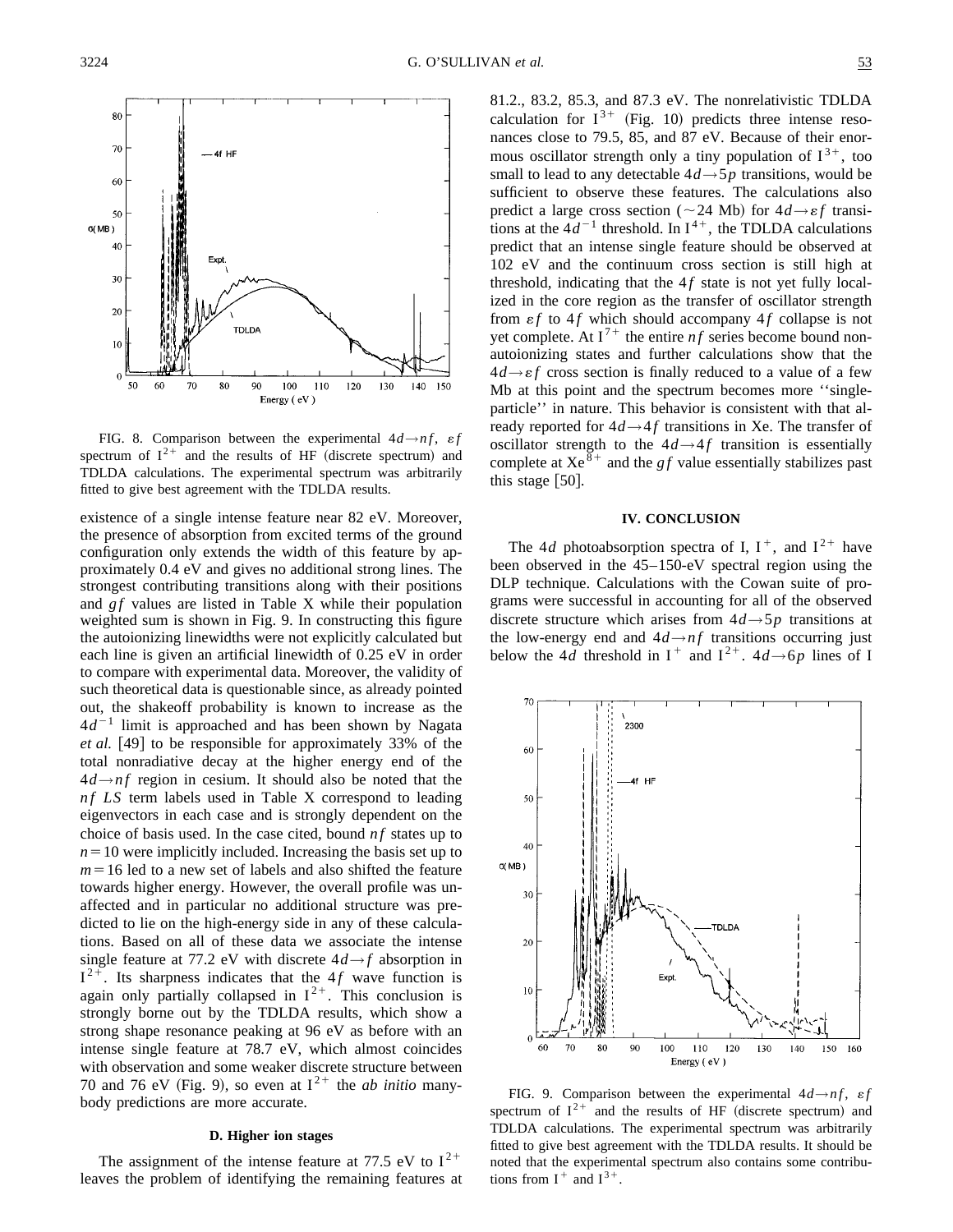

FIG. 10.  $4d \rightarrow nf$ ,  $\epsilon f$  spectra for  $I^{3+}$  and  $I^{4+}$  calculated using the nonrelativistic TDLDA method.

and  $I^+$  were also identified. The most striking difference in the spectra arise not from the opening of the 5*p* subshell but from the gradual collapse of the  $4f$  wave function which causes the  $4d \rightarrow f$  oscillator strength to shift slowly from a shape resonance in the neutral to the discrete spectrum in the ions. TDLDA calculations with the Zangwill and Liberman codes successfully reproduced this behavior. In each case the

TABLE X. Strongest  $(gf)$  transitions responsible for the intense  $4d \rightarrow f$  resonance feature observed at 77.2 eV in the  $I^{2+}$  spectrum. The excited-state basis contained *nf* states from  $n=4$  to  $n=10$ .

| Transition                                                    | $E_{HF}$ (eV) | gf     |
|---------------------------------------------------------------|---------------|--------|
| ${}^4S_{3/2} \rightarrow 9f({}^2P){}^2F_{3/2}$                | 82.023        | 1.588  |
| $4f(^{4}S)^{4}P_{3/2}$                                        | 82.098        | 2.841  |
| $8f(^2P)^4D_{5/2}$                                            | 82.102        | 1.034  |
| $10f(^2P)^4P_{1/2}$                                           | 82.106        | 1.671  |
| $9f(^{2}D)^{2}P_{3/2}$                                        | 82.109        | 1.414  |
| $8f(^{2}P)^{2}F_{5/2}$                                        | 82.114        | 3.386  |
| $9f(^{2}D)^{2}D_{5/2}$                                        | 82.138        | 1.281  |
| $10f(^2P)^4P_{3/2}$                                           | 82.170        | 1.10   |
| $10f(^2P)^4D_{5/2}$                                           | 82.179        | 1.559  |
| ${}^{2}D_{3/2} \rightarrow 9f({}^{2}P)^{4}G_{5/2}$            | 82.105        | 1.185  |
| $10f(^2P)^2F_{5/2}$                                           | 82.148        | 1.873  |
| $9f(^{2}P)^{2}P_{3/2}$                                        | 82.216        | 3.708  |
| $9f(^{2}P)^{2}D_{3/2}$                                        | 82.237        | 2.146  |
| $4f(^{2}D)^{2}F_{5/2}$                                        | 82.316        | 5.233  |
| $5f(^{2}D)^{2}P_{1/2}$                                        | 82.379        | 3.478  |
| ${}^{2}D_{52}\rightarrow 4f({}^{2}D){}^{2}D_{52}$             | 82.399        | 8.863  |
| $5f(^{2}D)^{2}P_{3/2}$                                        | 82.416        | 6.850  |
| ${}^{2}P_{1/2}$ $\rightarrow$ 6f( ${}^{2}P$ ) ${}^{2}D_{3/2}$ | 82.414        | 6.905  |
| $^{2}P_{3/2} \rightarrow 5f(^{2}P)^{2}P_{3/2}$                | 82.715        | 7.213  |
| $5f(^{2}P)^{2}S_{1/2}$                                        | 82.561        | 3.479  |
| $6f(^{2}P)^{2}D_{5/2}$                                        | 82.559        | 10.512 |

features observed could be accounted for by assuming absorption from the ground and lowest excited states.

#### **ACKNOWLEDGMENTS**

This work was supported by the Irish Science and Technology agency FORBAIRT under research Grants Nos. SC-93-144, SC-93-154, and SC-95-403 and the European Union under HCM Contract No. CHRX-CT93-0361. The assistance of Professor M.W.D. Mansfield of University College Cork in obtaining the microdensitometer traces used for constructing Figs. 2 and 3 is gratefully acknowledged.

- [1] P. K. Carroll and E. T. Kennedy, Phys. Rev. Lett. 38, 1068  $(1977).$
- [2] J. T. Costello, E. T. Kennedy, B. F. Sonntag, and C. Cromer, J. Phys. B 24, 5063 (1991).
- [3] M. Pettini, M. Mazzoni, and G. P. Tozzi, Phys. Lett. **82**, 168  $(1981).$
- [4] J. Tremblay, M. Larzilliere, F. Combet-Farnoux, and P. Morin, Phys. Rev. A 38, 3804 (1988).
- [5] M. Meyer, J. Lacoursière, P. Morin, and F. Combet-Farnoux, J. Phys. B 27, 3875 (1994).
- [6] L. Nahon, L. Duffy, P. Morin, F. Combet-Farnoux, J. Tremblay, and M. Larzilliere, Phys. Rev. A 41, 4879 (1990).
- [7] L. Nahon and P. Morin, Phys. Rev. A 45, 2887 (1992).
- @8# L. Nahon, A. Svensson, and P. Morin, Phys. Rev. A **43**, 2328  $(1991).$
- [9] U. Becker, T. Prescher, E. Schmidt, B. Sonntag, and H. E. Wetzel, Phys. Rev. A 33, 3891 (1986).
- [10] For details see *Giant Resonances in Atoms, Molecules and Solids*, edited by J. P. Connerade, J. M. Estava, and R. C. Karnatak (Plenum, New York, 1987).
- [11] G. O'Sullivan, P. K. Carroll, J. Conway, P. Dunne, R. Faulkner, T. McCormack, C. McGuinness, P. van Kampen, and B. Weinmann, Opt. Eng. 33, 3993 (1994).
- [12] E. T. Kennedy, J. T. Costello, J. P. Mosnier, A. A. Cafolla, M. Collins, L. Kiernan, U. Köble, M. H. Sayyad, M. Shaw, B. F. Sonntag, and R. Barchewitz, Opt. Eng. 33, 3984 (1994).